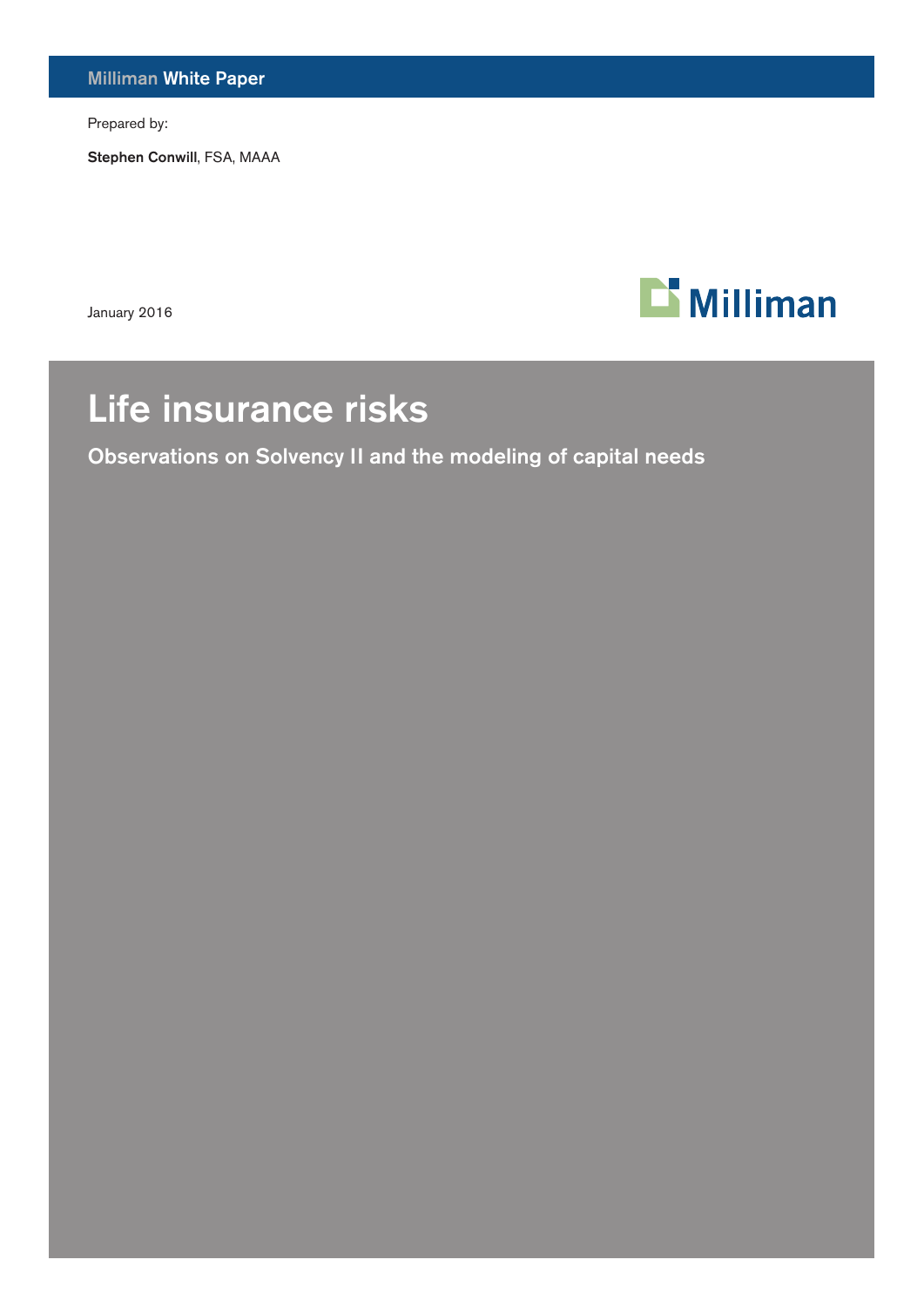# **TABLE OF CONTENTS**

|      | <b>HOW TO USE THIS WHITE PAPER</b>                                       | $\overline{2}$ |
|------|--------------------------------------------------------------------------|----------------|
| ı.   | <b>INTRODUCTION</b>                                                      | 3              |
| Н.   | <b>OBSERVATIONS ON INSURANCE RISK</b>                                    |                |
|      | Correlations, tails, and discontinuities                                 | 5              |
| III. | <b>MORTALITY</b>                                                         | 6              |
|      | Standard formula calibration                                             | 6              |
|      | Internal model enhancements                                              | 6              |
| IV.  | <b>LONGEVITY</b>                                                         | 8              |
|      | Standard formula calibration                                             | 8              |
|      | Internal model enhancements                                              | 8              |
|      | Causal mortality models                                                  | 10             |
| V.   | <b>DISABILITY/MORBIDITY</b>                                              | 11             |
|      | Standard formula calibration                                             | 11             |
|      | Internal model enhancements                                              | 11             |
|      | A Bayesian approach to morbidity forecasts                               | 11             |
| VI.  | LIFE EXPENSE AND OPERATIONAL RISK                                        | 14             |
|      | Standard formula calibration                                             | 14             |
|      | Internal model implications                                              | 15             |
| VII. | <b>LAPSE RISK</b>                                                        | 16             |
|      | Standard formula calibration                                             | 16             |
|      | Internal model enhancements                                              | 16             |
|      | A combination of techniques                                              | 17             |
|      | VIII. EXAMPLE: DYNAMIC LAPSE ANALYTICS FOR SINGLE-PREMIUM WHOLE LIFE     | 22             |
|      | Premise                                                                  | 22             |
|      | Traditional analysis                                                     | 22             |
|      | Predictive analytics                                                     | 23             |
|      | <b>Bridging techniques</b>                                               | 25             |
|      | Cognitive mapping, shape of distribution, and enhancing domain knowledge | 25             |
| IX.  | <b>FURTHER COMMENTARY ON RISK CORRELATIONS</b>                           | 26             |
| Χ.   | <b>INNOVATIONS AND FUTURE DIRECTIONS</b>                                 | 28             |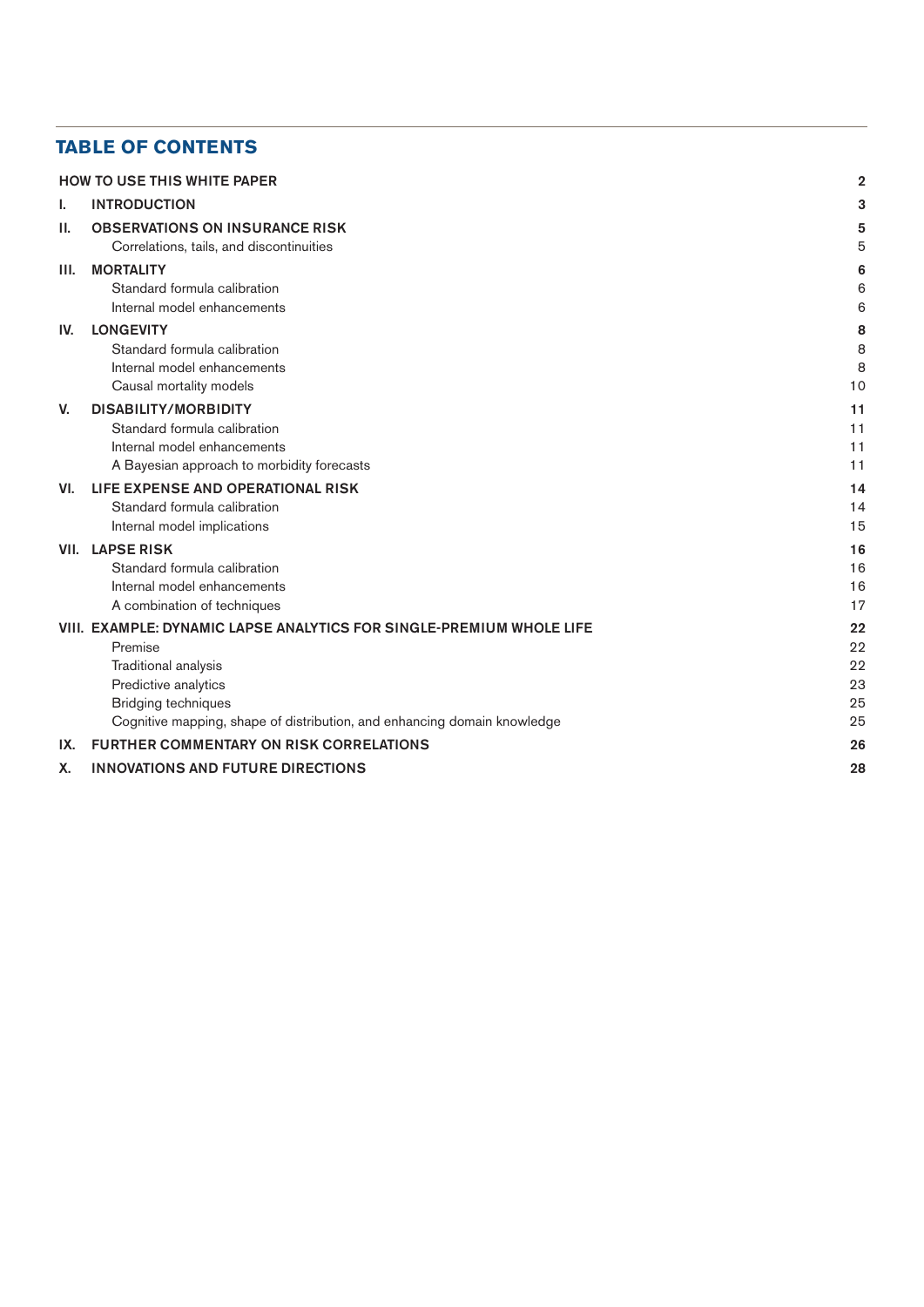# **HOW TO USE THIS WHITE PAPER**

Over the past decade, Milliman has conducted research on a variety of topics related to economic capital modeling. This research includes analyses of investment risk, operational risk, insurance risk, correlation and combination of risks, and other aspects of risk and capital management. During the course of recent conversations with our clients, it has become clear that there is a dearth of material related to life insurance risks. While excellent papers exist on some topics, such as management of longevity risk, the results of many interesting avenues of research have not yet been widely disseminated. Our goal in presenting this white paper is to describe and discuss a variety of promising and practical new techniques.

We emphasize that this white paper is not intended as a comprehensive or definitive treatise. Nonetheless, we are confident that readers with an interest in life insurance risk and capital management will find a wealth of engaging material herein. Some of the exposition, of course, will be familiar. In particular, in each section, we ground the discussion with a reference to the Solvency II standard formula. This will be "old hat" to some readers: you won't offend us if you skip a section or two! Indeed, we offer the following advice: *Don't hesitate to "flip through" this white paper, skip sections that are familiar, scan the diagrams, and skim the text before returning to the sections you find the most intriguing and relevant to your work.* 

Please send email comments to stephen.conwill@milliman.com. We will respond to all comments or inquiries.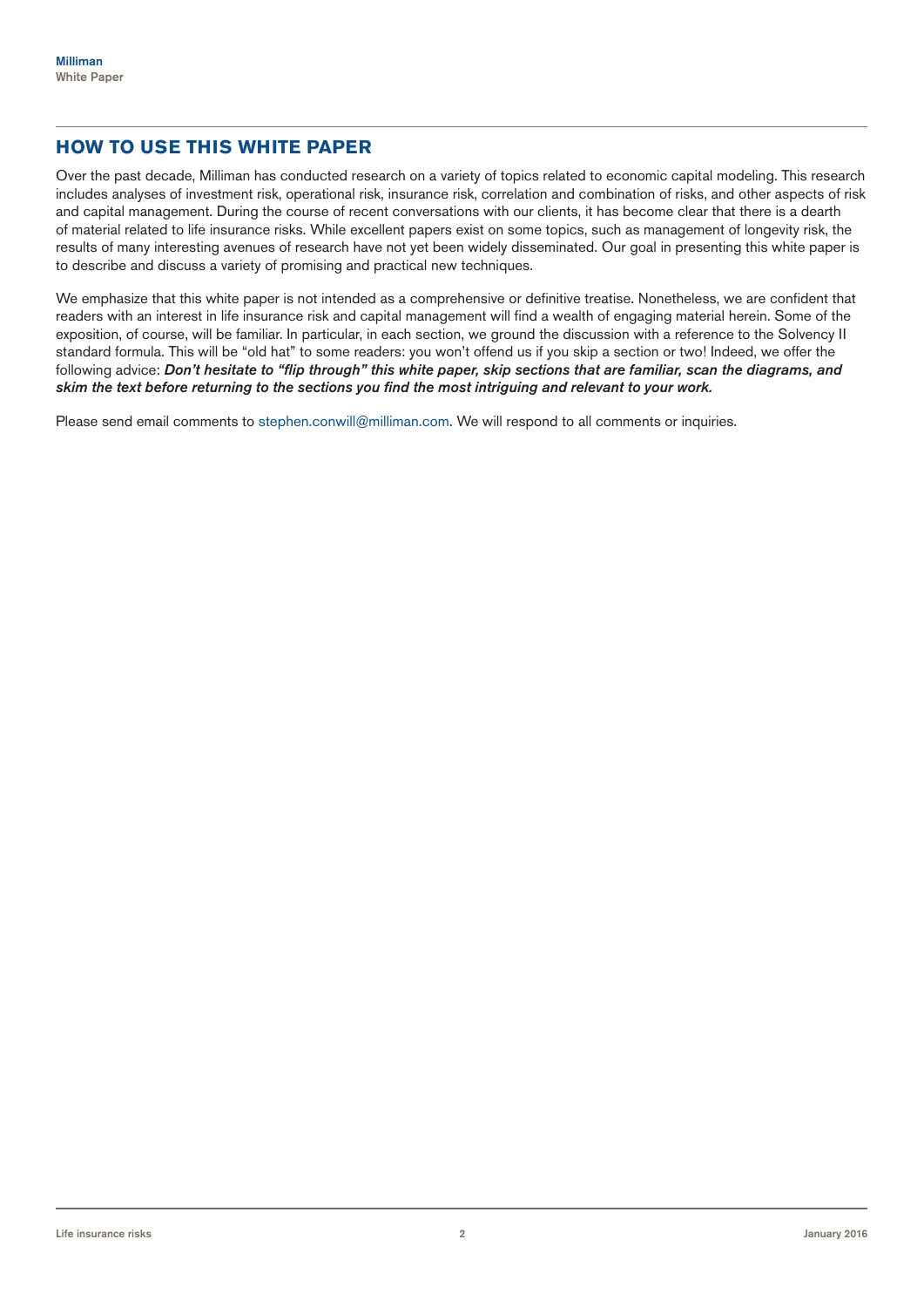# **I. INTRODUCTION**

Solvency II moved towards completion on the heels of the financial crisis. It reflects the input of many constituents over a long period of deliberation. Given a very difficult task and very difficult circumstances, the framers crafted what should be a workable and comprehensive framework for risk and capital management. However, it is important to appreciate that many of the core ideas of Solvency II are drawn from the realms of finance and investing. These may or may not extend naturally to the domain of insurance risk. In some cases, given the paucity of historical data and the difficulty of measuring correlations and tail-risk behaviors, a healthy dose of skepticism is warranted. How viable is value at risk (VaR)? How credibly can we measure the impact of a one-in-200 event? Risk management will always require an interplay of analytics and common sense. Effective capital management is as much an art as it is a science.

Yet tools are increasingly available that enhance our ability to develop forecasts and to critique these forecasts as part of the capital management, business planning and decision-making process. In particular, we are seeing an explosive growth in potential applications of data analytics, predictive algorithms, and behavioral modeling to challenges related to insurance risk. This white paper describes several key ideas that can serve as building blocks for a new analytical framework.

Solvency II life insurance risk submodules include mortality, disability-morbidity, longevity, life expense, revision risk, lapse risk, and catastrophe risk. In principle, Solvency II focuses on the impact on net asset value (NAV) that may emerge due to errors in the estimation of the level,<sup>1</sup> trend, and volatility of insurance events. The analysis underlying the development of the standard formula focused on level and trend risk.<sup>2</sup>

Conventional statistical techniques were employed in parameterizing the standard formula. These included analysis of large data sets to construct appropriate stress scenarios and to evaluate levels of correlation among risks. In the course of their work, the Committee of European Insurance and Occupational Pensions Supervisors (CEIOPS)<sup>3</sup> drew data from across the EU, including Polish and U.K. lapse data, Swedish disability data, and longevity data from nine jurisdictions. Approaches and parameters for stress testing were refined throughout the Quantitative Impact Study (QIS) process.

With the possible exceptions of longevity and disability risks, life insurers tend to view insurance risks as relatively stable and easily managed. Risk managers have tended to focus on investment risk. This is not unreasonable. The perils associated with market and credit risks were brought into clear focus at the time of the financial crisis. Indeed, many of the life insurer insolvencies that have occurred over the past 30 years have stemmed from problems on the asset side or flawed product design. Insurers are typically confident when it comes to underwriting, in-force management, and the mitigation of insurance risk through reinsurance and financial market mechanisms.

The nature of the life insurance business is changing. As a result of globalization, low interest rates, and aging demographics, we are likely to see new waves of product development over the next decade. Risk products may come to the fore. As the number of retirees grows, insurers will increasingly assume risks related to longevity, post-retiree medical needs, and long-term care. As we see increases in the retirement age in the developed world and a trend towards meaningful part-time work among the aged, there will be a need for new and innovative mortality and disability coverages.

In this environment, to the extent that investment and protection elements continue to be bundled, insurers may face significant challenges in evaluating the cost of embedded options. The exercise of investment-oriented options will often have implications for mortality or morbidity experience. The management of protection risks may be deeply intertwined with the management of investment risks; lapse risk will have both protection and investment elements. Understanding the correlation among risks is essential and non-trivial.

In some literature, level risk is referred to as "basis risk." We use these terms interchangeably in this document.

<sup>2</sup> To the extent that volatility risk is not diversified through reinsurance, it may be valued by stochastic modeling of the individual incidence of insured contingencies (e.g.,

death, disability, illness). 3 CEIOPS was established by the European Commission in 2003 and was replaced by the European Insurance and Occupational Pensions Authority (EIOPA) in 2011.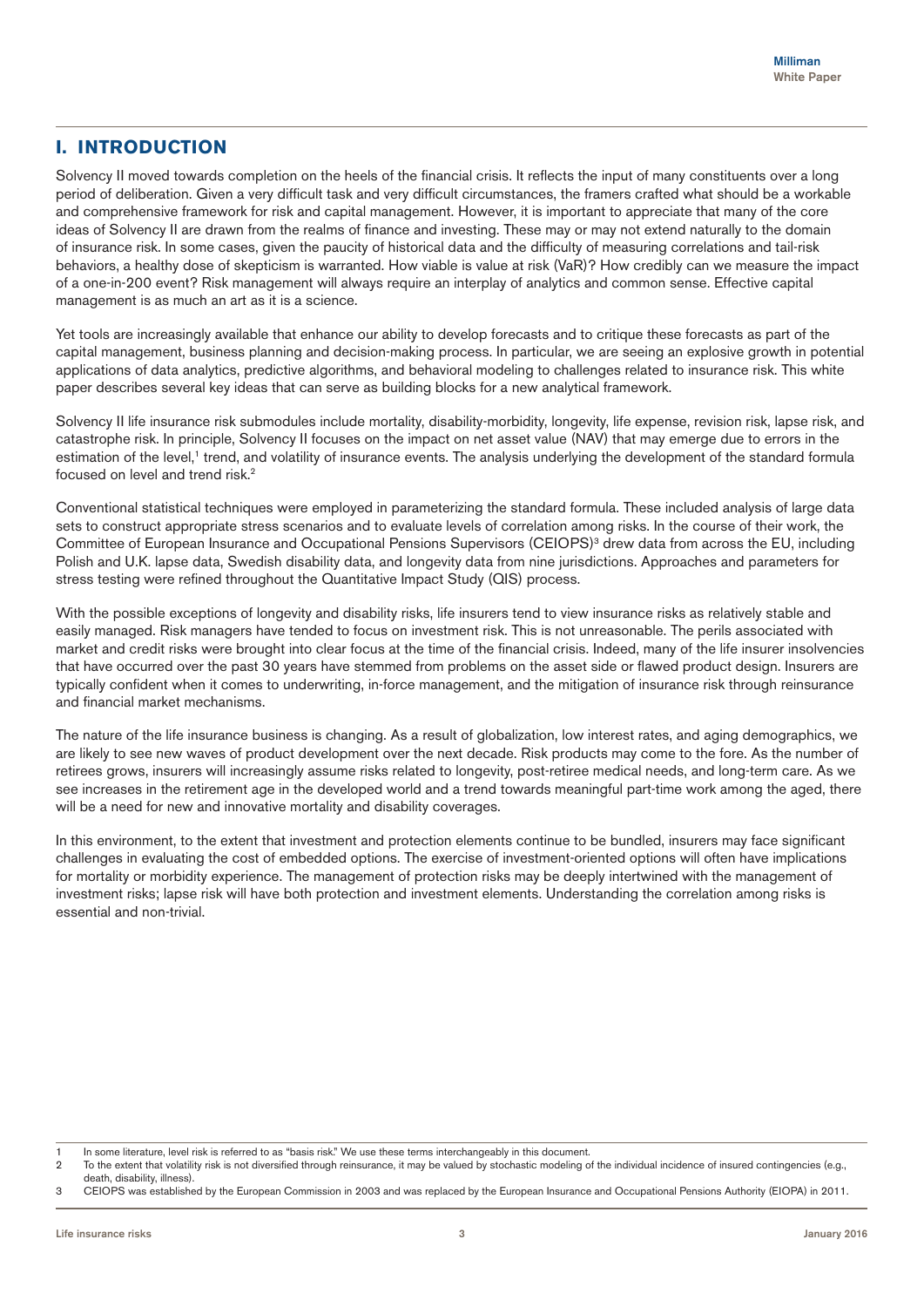Innovations in technology and data analytics have the potential to drive major changes in the insurance business. Increasingly, technology will allow us to:

- Collect larger and larger sets of data
- Merge or apply analytic techniques to heterogeneous data sets
- Gain a deeper understanding of the relationships among variables describing attributes of our data
- Gain a better understanding of time series data
- Make and test hypotheses about future results
- Analyze data in real time
- Combine quantitative and qualitative information when gaining business understanding
- Systematically update models and hypotheses as new information becomes available

Analytic techniques such as those outlined above will allow us to develop better forecasts and to better understand the limitations of our forecasts, thereby improving our capital and risk management capabilities. While sophisticated technologies have been available to support asset side analytics for at least a decade, it is only now that innovations in data analytics, predictive algorithms, and behavioral modeling are beginning to emerge as critical features of capital management in the realm of insurance risk and asset-liability management (ALM).

Milliman is a leader in research that facilitates the integration of new technologies with the economic capital measurement and strategic decision-making process. As part of an ongoing effort to disseminate this research, we offer this paper focusing on the management of insurance risk under Solvency II and similar regimes. For key risks, and with respect to the critical issue of correlations, we look at current practice. We reflect on the suitability of current practice as our environment evolves, and hope to facilitate a pragmatic discussion of key management questions. Does current practice offer an adequate framework for the evaluation of risk? Does it provide the management insight required to efficiently deploy and fine-tune capital management? What emerging techniques can offer management greater ability to deal with these risks?

The sections in this paper correspond reasonably closely to the Solvency II underwriting risk modules. We have excluded catastrophe risk from consideration—it is certainly worthy of a separate white paper. Also, our definitions of risk differ somewhat from those under Solvency II. In particular, insurance lapse risk is so inseparable from investment risk that we find it hard to isolate components tied to non-financial market considerations.

A primary thesis underlying our analysis is as follows:

*The understanding of one-in-200 insurance risk events is impossible without a deep understanding of the drivers of risk events and the implications of risk correlations. Correlations among insurance risks (such as lapse, mortality, and morbidity) and correlations among insurance, investment, and operational risks, may be more significant than is generally recognized. An understanding of these drivers and correlations will facilitate appropriate interventions; as such, risk measurement is highly intertwined with the sophistication of management response.*

Over the past decade, Milliman has led the industry in research into emerging risks and risk correlations. We have developed important techniques applicable to specific risks, such as longevity, disability, and medical risk. We highlight some of our research throughout this white paper, and encourage readers to contact us for further details.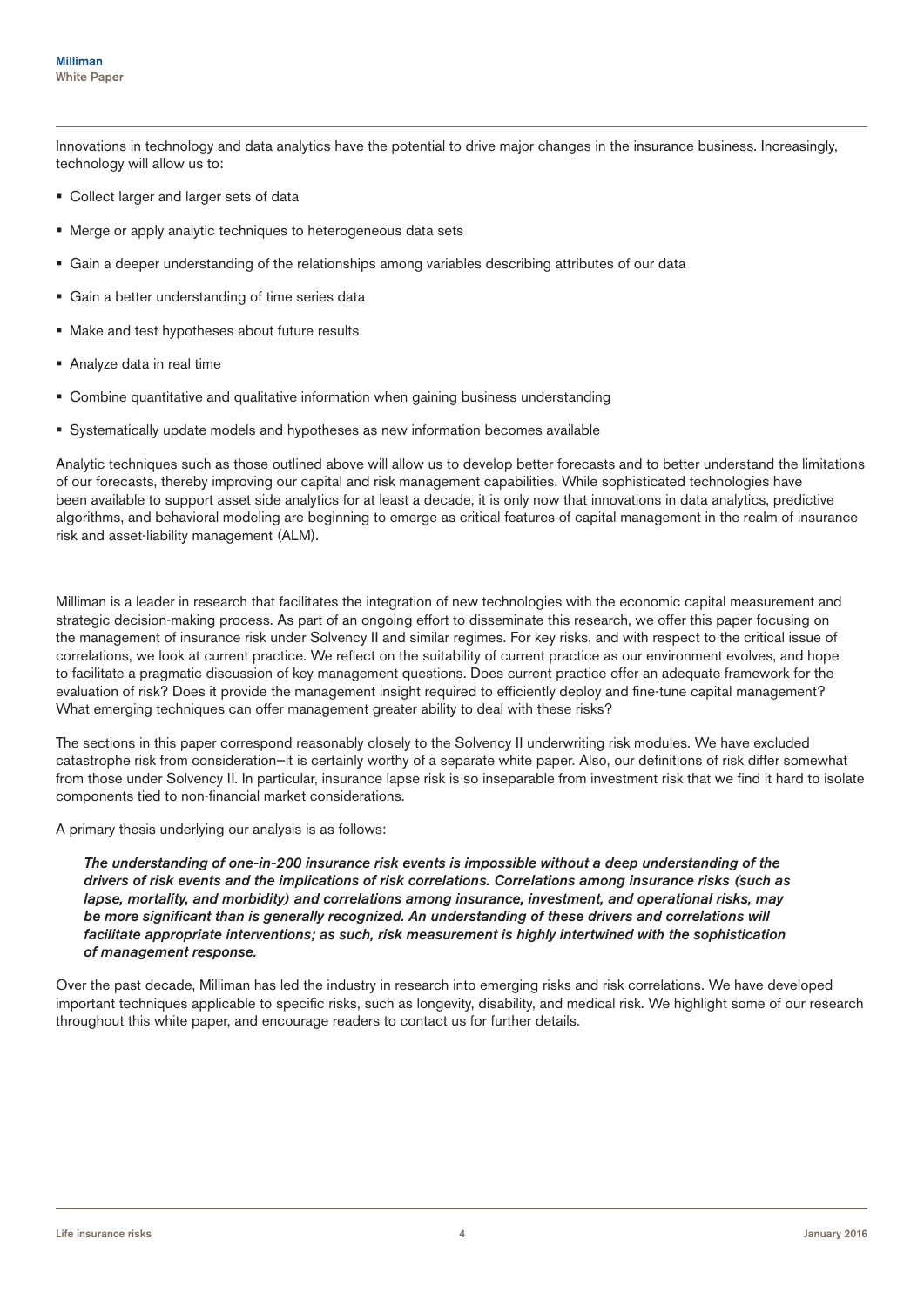# **II. OBSERVATIONS ON INSURANCE RISK**

What is a one-in-200 event? Given available data, the complex interactions among a multitude of risks, changing circumstances, and a forever evolving environment, how can we credibly model a one-in-200 hit to NAV? On the one hand—if we are honest with ourselves—we may reasonably view it is an impossible task. Counterintuitively, perhaps, this does not negate the value of the framework. The value is in the process. The value is in the insights gained when trying to answer a fundamentally unanswerable question.

Insurance risks envisioned under Solvency II are easy to enumerate:

- 1. Mortality
- 2. Longevity
- 3. Disability morbidity
- 4. Lapse
- 5. Expense
- 6. Revision
- 7. Catastrophe

A one-in-200 event combines risks associated with level, trend, and volatility. Because volatility is viewed as subsumed within level and trend, the focus is on level and trends, where level risk refers to the risk that our best estimate at time zero is incorrect, and trend refers to the risk that our expectations for future evolution in a particular risk is incorrect.

Level risk can be evaluated by (a) looking back at our track record and, (b) taking account of changes that have occurred to our markets, underwriting, and management. In looking back, we can assess how accurate we have typically been when estimating time zero experience. A measurement of our historical success will reflect both error in estimation and random fluctuations. In this sense, it combines level and volatility. Looking forward, we need to adjust our evaluation of level risk to account for changes in our markets and strategies. Have we recently entered new markets? Are we underwriting new risks with limited experience? Have we changed our approach to underwriting or claims management? If so, we might expect greater level risk than we have historically faced. Are we writing larger volumes of business? Have we tightened underwriting standards? If so, level risk may have declined.

In many instances, it will be more difficult to estimate trend risk than level risk. Trends in insurance risk are influenced by complex factors including medical advances, societal trends, government actions, the economy, and a company's competitive situation.

What is a one-in-200 risk event? What does it mean to say that over a one-year time horizon, we have experienced a one-in-200 event? The notion is arguably more intuitive in the realm of investments than it is in the realm of insurance. A one-in-200 investment event will typically emerge in the here and now as a tangible market disturbance—a severe fall in equities, a severe change in credit spreads, or a major uptick in defaults. These are events whose impact can generally be measured over a short time horizon. On the other hand, many one-in-200 insurance risk "events" involve a change in view, a realization that future expectations must be revised. Examples would include emerging data that implies that longevity is improving at a rate greater than once envisioned, or a realization that disability recovery rates appear to have materially declined. Expectations emerge over the one-year time horizon—and the capital implication is immediate—but the actual cash-flow impact of revised expectations is felt over years or decades.

## Correlations, tails, and discontinuities

The issue of correlation may be more difficult in the realm of insurance risk than it is in the case of investment risk. Yet it may be equally important. In the case of investment risk, there is substantial empirical data available to calibrate our correlation models, typically built on matrices or copulas. It is possible to define a theoretical approach, parameterize a formula, backtest the formula against historical eras, and monitor the viability of the formula as new experience emerges. While this is not altogether impossible in the case of insurance risk, it may be much more difficult. The risk drivers that influence insurance experience are often difficult to quantify. Standard statistical approaches may be well-suited to specific risks and relatively shorter time periods but may no longer be appropriate as the time periods lengthen, when we try to understand the tail of a distribution, and when we try to understand complex correlations, as among mortality, lapse, and investment. Further, it may be very difficult to evaluate the implications of discontinuities using common statistical approaches. For these reasons, we believe that Bayesian and behavioral techniques are essential, because they facilitate the modeling of insurance risk drivers, the understanding of severe risk events, and an analysis of correlations among such events.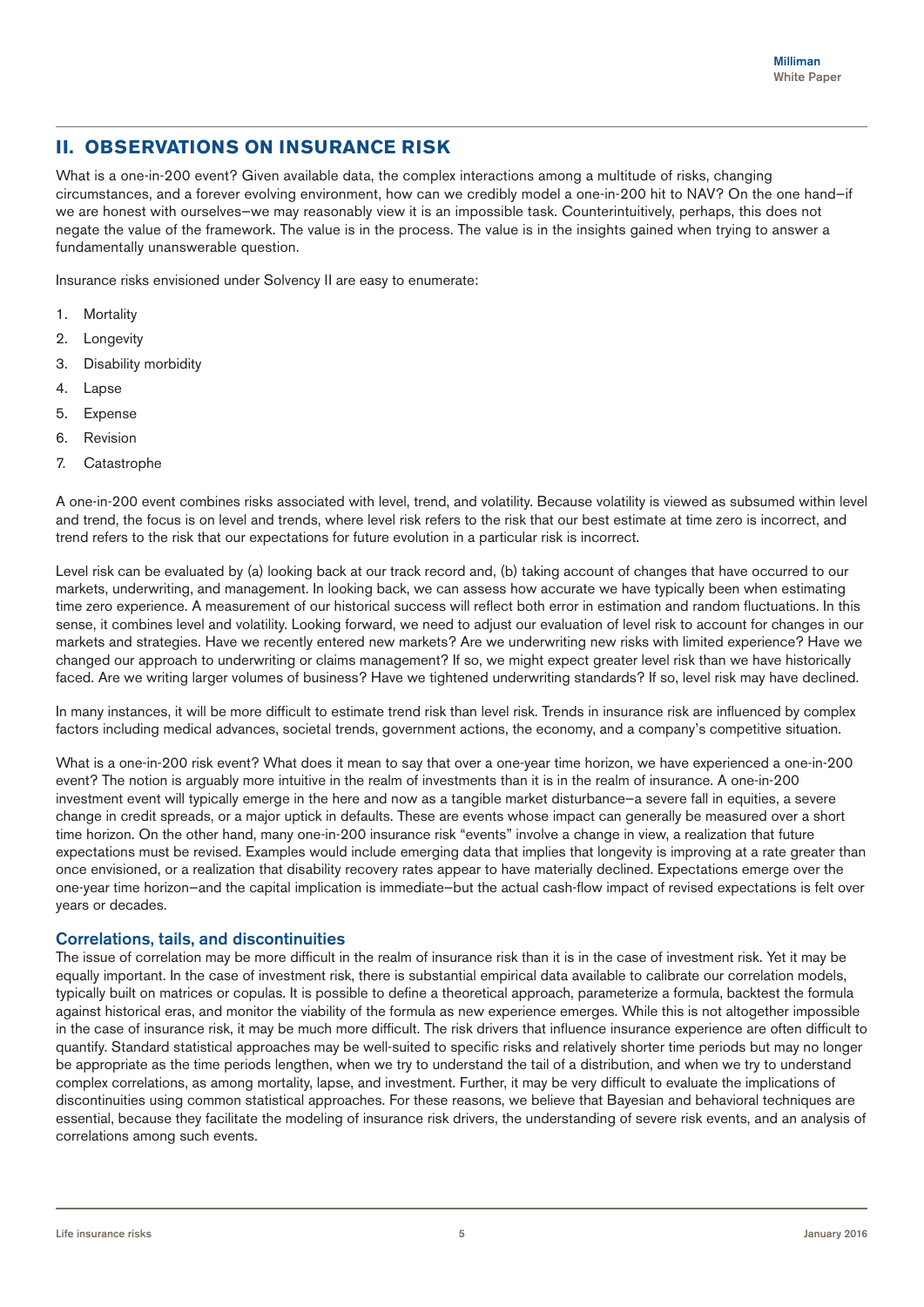# **III. MORTALITY**

For any company with a significant book of in-force business and a relatively long history of underwriting mortality risks, an evaluation of level risk may be relatively straightforward. Analysis of experience over the recent past, for example, five to 10 years, will offer empirical insights into the degree to which actual experience has tracked forecasts. Because of the potential importance of tail risk, experience studies of 20 years or more may also provide useful information. A granular assessment by block of business can improve overall results, though caution needs to be exercised to ensure statistical credibility and comparability in the course of aggregation. Also, stochastic analysis may reveal offsetting effects from aggregating complimentary blocks of business.

An evaluation of trend risk will typically be more difficult than the estimation of level risk. Nonetheless, as described below, risk and capital management efforts can be enhanced by employing bespoke mortality forecasts that take account of the specific circumstances of any operation.

#### Standard formula calibration

In the course of the Solvency II development process, a consensus emerged that mortality risk should be reflected in the standard formula by measuring the impact on NAV of an annual uniform percentage increase in mortality rates. The final standard formula specifies a permanent annual increase of 15% above best estimate mortality. This increase is intended to reflect level, trend, and volatility risk.

#### Internal model enhancements

For any company with a large book of life insurance and extensive underwriting experience, the standard formula assumption may be conservative when compared with level and volatility risk. Companies employing an internal model will likely want to separate an analysis of level/volatility risks from a consideration of trend risk.

#### *Level and volatility risks*

Volatility risk will depend on the size of the book of business and is a relatively straightforward calculation. In the case of blocks with few insured lives, concentrations of risk can lead to material discontinuities in benefit cash flows. In this situation, a company may opt to use stochastic scenarios with randomized dates of death subject to survival curves that reflect the level and trend risks modeled for each scenario.

Level (or basis) risk may vary by type of business, and will depend on many considerations. Whether past experience can provide a fully credible estimate of level risk will depend on the extent to which future circumstances can be expected to follow the past. In particular, it is necessary to reflect on considerations such as:

- Has the average age or duration of the in-force book evolved significantly?
- Are new circumstances emerging for which prior data was not available—for example, a growing book of renewals on term business?
- Have lapse rates changed, with potential consequences for anti-selection?
- Have underwriting standards recently been revised?
- Have new products, new markets, or new distribution channels materially affected the mix of in-force business?
- Is the actual-to-expected ratio level or does it vary by duration?

If very little evolution in the in-force block is anticipated, an analysis of historical actual-to-expected ratios can support an estimation of level risk.

If considerations such as those described in the list above suggest that in-force drift<sup>4</sup> is likely, it becomes essential to segment the in-force book into blocks that accurately reflect variations in anticipated mortality experience. Level risk factors can be developed separately for each block. These separate factors can be incorporated into forecasts that measure impact on NAV for the purpose of evaluating an aggregate 99.5% impact. Especially when this segmentation leads to a large number of small blocks, Monte Carlo methods may facilitate the development of trend risk assumptions.

<sup>4</sup> In this context, we are using in-force drift to mean changes in the demographic attributes of the block that will affect actual-to-expected ratios in absence of any change in the underlying mortality of a population.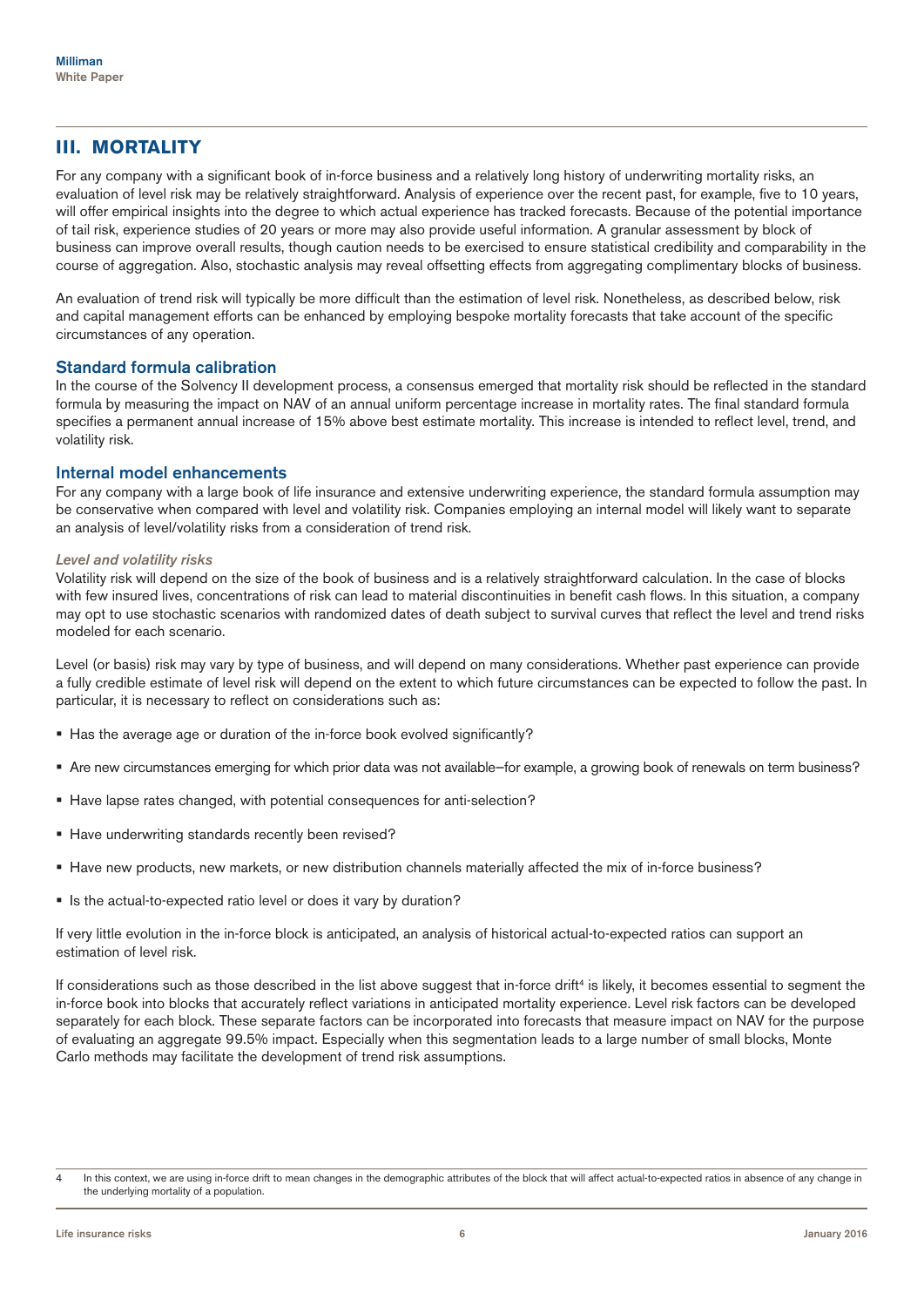A secondary consideration for level risk relates to what may be described as long-term underwriting risk. Underwriting places individual lives (select or substandard) in distinct mortality classes. Each underwritten block will have mortality attributes that differ from blocks that have not been underwritten. Data clearly demonstrate that this underwriting effect wears off over time. The selection period used in the United States for select and ultimate mortality has lengthened from five years in the not-so-distant past to 25 years in recent industry tables. Does a "preferred" status or a substandard rating fully wear off over time so that all lives ultimately grade to standard? While experience indicates that the underwriting impact will wear off to some extent over time, the degree and timing is not fully known.

#### *Trend risk*

While lifestyle and environmental factors could dampen a century-long trend of mortality improvement, very few experts anticipate deteriorating mortality in the future. A best-estimate forecast is likely, therefore, to include some assumption as to future improvements. Trend risk then measures the extent to which the actual emerging trend differs from that underlying the best estimate assumption.

The flat 15% factor employed in the standard formula to reflect level, trend, and volatility risk implicitly involves an average over time. In reality, actual mortality is likely to diverge from the best estimate assumption, with the divergence growing over time. Historical mortality improvements have ranged from 1% to 2% per annum in developed countries. If our best estimate liability assumes 1.5% per annum improvement and our stress test assumes half of this level (i.e., 0.75% per annum), it will take close to 20 years before actual mortality exceeds our forecast by 15%. Thus, for a company with a large block of business and little level/ volatility risk, the 15% factor gives the appearance of conservatism. We need to be very careful, however, not to assume that trend risk is driven fully or even primarily by biometric considerations. For example, the competitive market situation—in particular, the extent of price competition—will affect policyholder behavior, lapse rates, anti-selection, and therefore mortality. In a market such as Japan, where margins have historically been high on mortality coverage, companies are likely to see less improvement in in-force block mortality than may be suggested by improvements in population mortality. Anti-selective lapses are likely to increase as pricing becomes more and more competitive. The current global low interest rate environment adds complexity to this situation. Even in markets where mortality risks have been competitively priced, if investment and insurance coverage is combined, some degree of anti-selection should be expected in a rising-rate environment. When rates rise, current policyholders will likely find attractive investment opportunities at competing institutions. Policyholders who are in better health are in a better position to seek risk protection elsewhere.

#### *Stochastic and Bayesian methods*

Stochastic methods may facilitate analysis of anti-selective lapses. One possible approach is to calibrate a mortality distribution that explicitly reflects correlations to the lapse assumption.

Historical analysis demonstrates that annual mortality improvement fluctuates from year to year, and over long-term periods, across both gender and attained age. A stochastic model should recognize and project long-term trends that affect both genders and multiple ages while still capturing annual volatility. As an example, Milliman's Risk and Economic Volatility Evaluation of Annuitant Longevity (REVEAL)<sup>5</sup> software can be used to analyze historical mortality rates and generate random scenarios of future mortality improvement. Projections reflect long-term trends and annual volatility while still maintaining correlations across age and gender that are consistent with historical annual mortality rates. Each component may be modified with scalars to test variations that may fall outside of the range of historical results.

The interaction of policy design elements, policyholder behavior, the macroeconomic environment, the competitive environment, and mortality are nonlinear and difficult to model employing standard statistical techniques. However, stochastic mortality generators can be incorporated into a more comprehensive Bayesian model. As discussed in later sections of this white paper, Bayesian and other techniques allow us to integrate expert opinion, historical data, and accruing information to develop enhanced forecasts and monitoring techniques.

<sup>5</sup> Milliman's REVEAL is a system developed to analyze longevity risk. REVEAL generates stochastic projections on pension and annuity liabilities with volatile assumptions (i.e., baseline mortality, mortality improvement, extreme mortality and longevity events, and annuitant [or plan participant] behavior, such as retirement dates and benefit elections). Find more information about REVEAL at http://www.milliman.com/Solutions/Products/REVEAL/.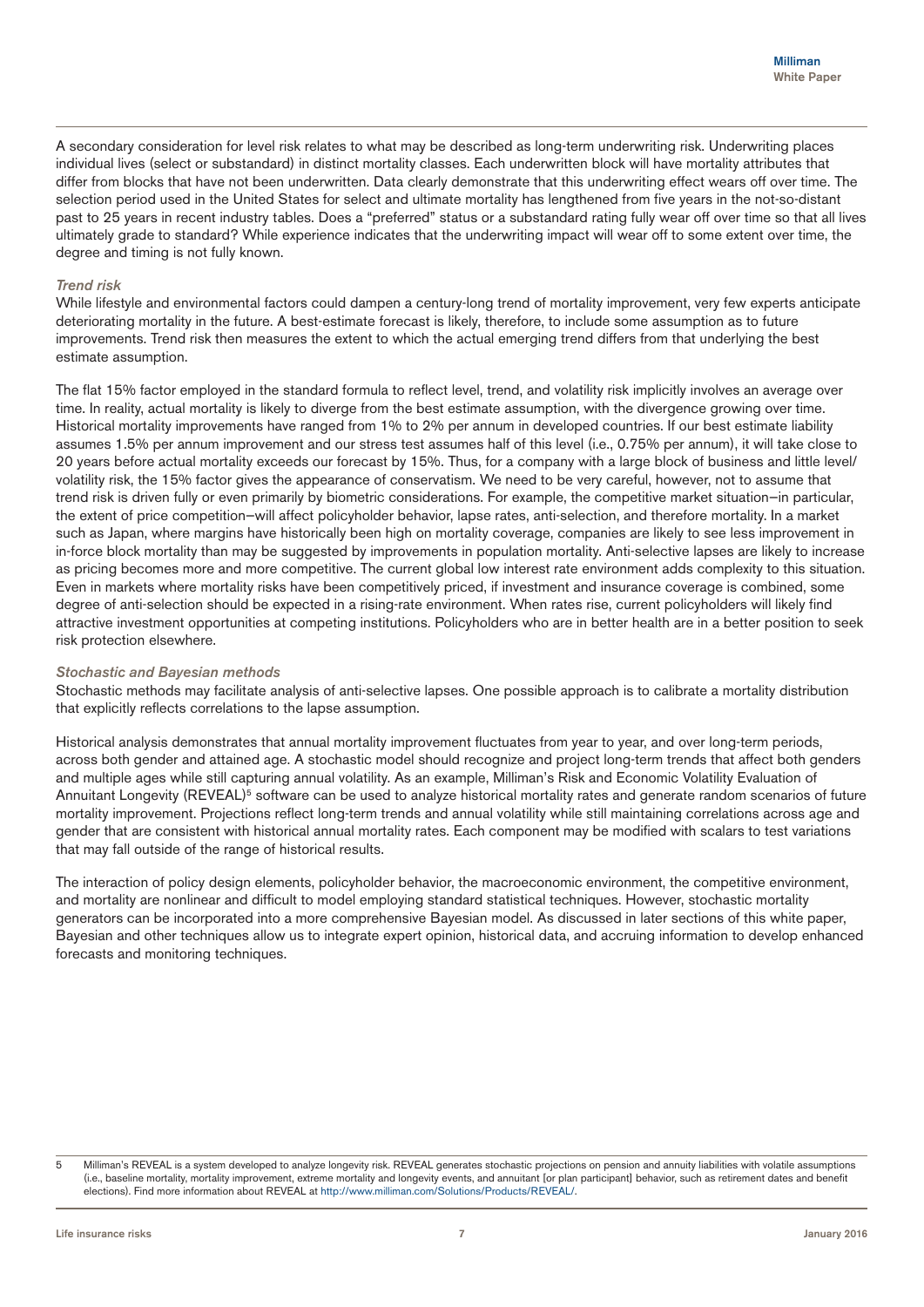# **IV. LONGEVITY**

Though longevity risk is tied to our ability to forecast survival, considerations differ significantly from those pertaining to mortality. Longevity risk is not simply the complement of mortality risk. It emerges primarily as a result of long-term guarantees. Volatility is rarely an issue, except in the case of small blocks where any discontinuity in cash flows may be significant. However, level risk and trend risk are highly relevant. For example, insurers pricing pension buyouts may be exposed to immediate and significant level risk, depending on the quality and quantity of pension experience data available. Further, the effect of trend risk may be amplified because it can linger for many years with ongoing and potentially growing financial impact.

When modeling business exposed to both mortality and longevity risk, it can be important to recognize the correlation of trend risk across age and gender. Because correlations will vary by age and gender, there will not be a direct offset, but stochastic models can capture and maintain the historical relationships. Models that directly capture this information can allow companies to better understand and respond to their risk exposures.

## Standard formula calibration

The standard formula incorporates longevity risk through a 25% immediate and permanent decrease in mortality, irrespective of policy attained age or duration.

## Internal model enhancements

In calibrating the standard formula, CEIOPS examined historical mortality improvement in nine countries. Mean annual rates of improvement and the standard deviation of these rates were calculated. Assuming that the mortality improvement rates were normally distributed, a stochastic model was used to determine 99.5th percentile survival probabilities by attained age and remaining coverage duration. The 25% shock employed in the standard formula represents an initial shock to mortality that aggregates the individual survival probabilities over age and policy duration.

In construction of an internal model, a variety of enhancements are clearly possible, including:

- Varying mortality improvement by block of business; in particular, regional and other demographic factors can be reflected
- Explicit reflection of in-force block attributes; in particular, studies in the United Kingdom and elsewhere have uncovered significant cohort effects
- Explicit reflection of product design attributes; for example, deferral periods, certain periods, and joint benefit provisions may materially impact the 99.5th percentile calculation
- Causal modeling of mortality; rather than simply assuming a normal distribution, it is possible to examine and explicitly model future mortality based on assumptions as to public health, lifestyle, and medical innovation

We noted in earlier research that internal models developed to comply with Solvency II may produce excessive asset requirements compared with true economic-based internal models. As such, appropriate economic-based management tools may help companies manage their capital positions.6

We offer further comments on each of these aspects below.

#### *Regional and demographic factors*

Even among developed countries, significant differences exist in mortality rates and life expectancies, including life expectancy at age 65 or above. When developing nations are included in a comparison, variation is, of course, even greater. It is particularly interesting that even among developed nations, there have been significant differences in mortality improvement. These observations are illustrated in Figure 1, which shows female life expectancy at age 65 for various countries, along with the increase in life expectancy that emerged from 1960 through 2000.

6 Silverman, S. & Simpson, P. (October 2011), "Modelling Longevity Risk for Solvency II," Milliman research report. Available at http://us.milliman.com/uploadedFiles/insight/life-published/modelling-longevity-risk.pdf.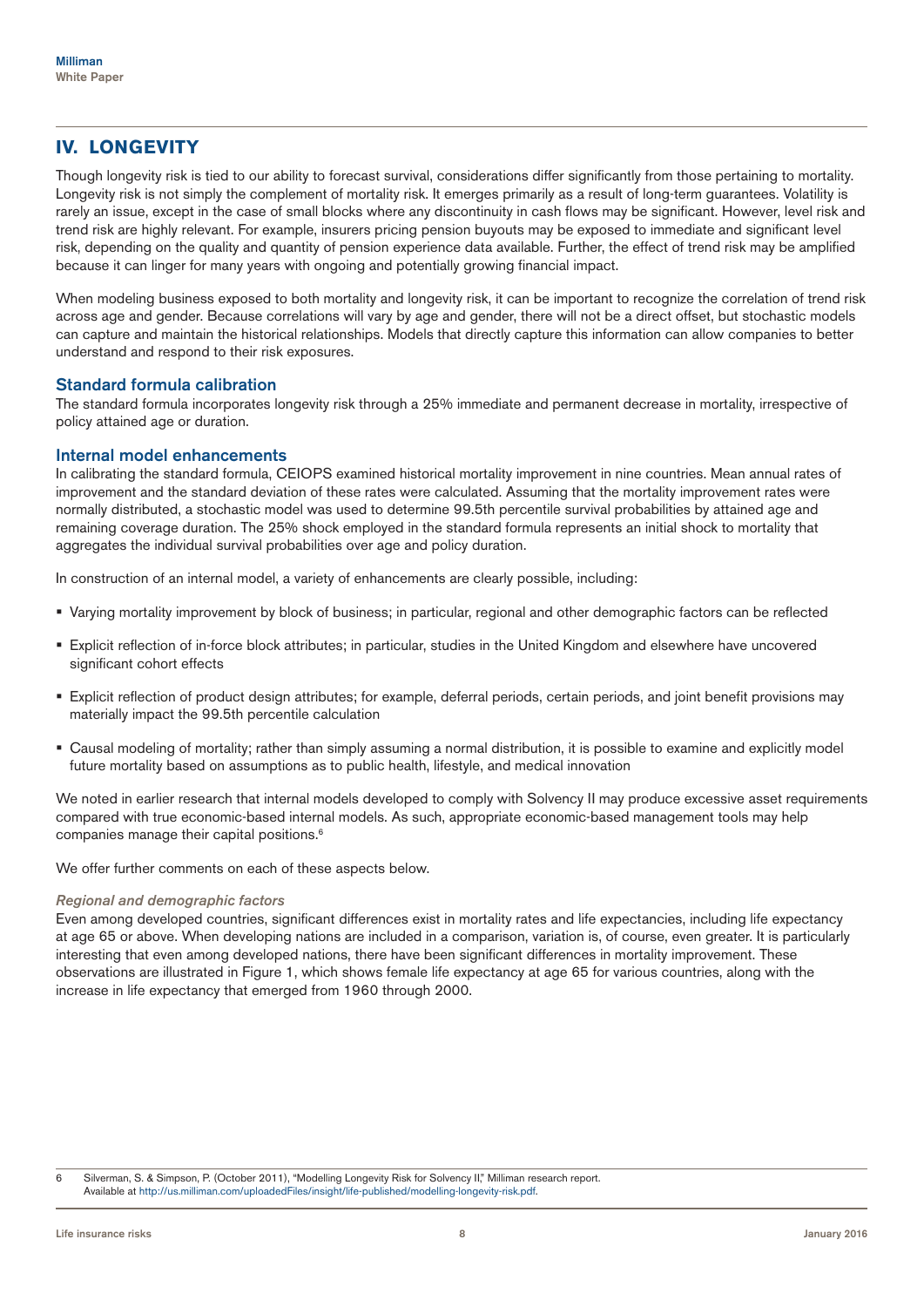In 1960, Japan and Sweden were developed nations with a high standard of living. Female life expectancy at age 65 was 16.7 years for both nations. In the 40 years that followed, Japanese life expectancy improved to a materially greater degree than it did in Sweden, so that by 2000, Japanese female life expectancy at age 65 was 24.0 years, compared to 21.0 years in the case of Sweden.

| <b>FIGURE 1: AGE 65 FEMALE LIFE EXPECTANCY FOR SELECTED COUNTRIES IN 2000</b> |                        |                                  |  |  |  |  |  |  |
|-------------------------------------------------------------------------------|------------------------|----------------------------------|--|--|--|--|--|--|
| <b>COUNTRY</b>                                                                | <b>LIFE EXPECTANCY</b> | <b>YEARS GAINED, 1960 - 2000</b> |  |  |  |  |  |  |
| Japan                                                                         | 24.0                   | 7.3                              |  |  |  |  |  |  |
| Sweden                                                                        | 21.0                   | 4.3                              |  |  |  |  |  |  |
| Germany                                                                       | 20.8                   | 5.4                              |  |  |  |  |  |  |
| <b>OECD</b>                                                                   | 20.5                   | 4.4                              |  |  |  |  |  |  |
| <b>United States</b>                                                          | 20.0                   | 4.5                              |  |  |  |  |  |  |
| Mexico                                                                        | 18.0                   | 2.8                              |  |  |  |  |  |  |
| Russia                                                                        | 16.5                   | n/a                              |  |  |  |  |  |  |

*Source: OECD (2011), "Life expectancy and healthy life expectancy at age 65," Health at a Glance 2011: OECD Indicators, OECD Publishing.*

A company that operates in multiple countries needs to reflect the longevity in each country not only when choosing a best estimate of current mortality but also when constructing scenarios for improvement.

Within a single country, there will be material differences in longevity among different demographic groups, especially depending on socioeconomic class and type of benefit (e.g., private annuity contract, public pension, private pension, or group pension). For example, while U.S. overall life expectancy significantly lags behind that of Japan, mortality rates among upper middle class Americans are much closer to the Japanese average. In addition, differences exist between geographic regions in the United States due to different cultural, lifestyle, and healthcare delivery factors. These will affect not only current mortality levels but also anticipated trends.

#### *Cohort effects*

Mortality studies conducted in any country or subgroup of a population will reveal differing mortality improvement rates by age and gender. A more subtle but highly relevant phenomenon is the cohort effect. Mortality improvement rates can vary significantly by birth year. These differences can persist throughout a lifetime—in particular, far into old age. Extensive analysis of the cohort effect has been carried out in the United Kingdom. Important work has been completed in Japan and many other countries.

In the United Kingdom, the cohort born between 1925 and 1944 has experienced significantly greater mortality improvement than the cohort born before or after. This effect has been attributed to a large number of factors, including childhood diet, public health measures during childhood, and the effects of smoking.

Data from the U.K. Institute of Actuaries (The Cohort Effect: Insights and Explanations by R.C. Willets) is reproduced in Figure 2:

| FIGURE 2: AVERAGE ANNUAL POPULATION MORTALITY IMPROVEMENT RATES BY DECADE MALES, ENGLAND AND WALES |         |      |      |  |  |  |  |
|----------------------------------------------------------------------------------------------------|---------|------|------|--|--|--|--|
| <b>AGE GROUP</b>                                                                                   | 1990    | 1995 | 2000 |  |  |  |  |
| $40 - 44$                                                                                          | $0.1\%$ | 0.3% | 0.9% |  |  |  |  |
| $45 - 49$                                                                                          | 3.1     | 0.4  | 0.2  |  |  |  |  |
| $50 - 54$                                                                                          | 2.3     | 2.9  | 1.7  |  |  |  |  |
| $55 - 59$                                                                                          | 3.1     | 2.4  | 3.5  |  |  |  |  |
| $60 - 64$                                                                                          | 3.6     | 3.6  | 3.2  |  |  |  |  |
| $65 - 69$                                                                                          | 2.1     | 3.8  | 4.5  |  |  |  |  |
| $70 - 74$                                                                                          | 2.0     | 2.5  | 4.6  |  |  |  |  |
| $75 - 79$                                                                                          | 2.2     | 2.6  | 2.8  |  |  |  |  |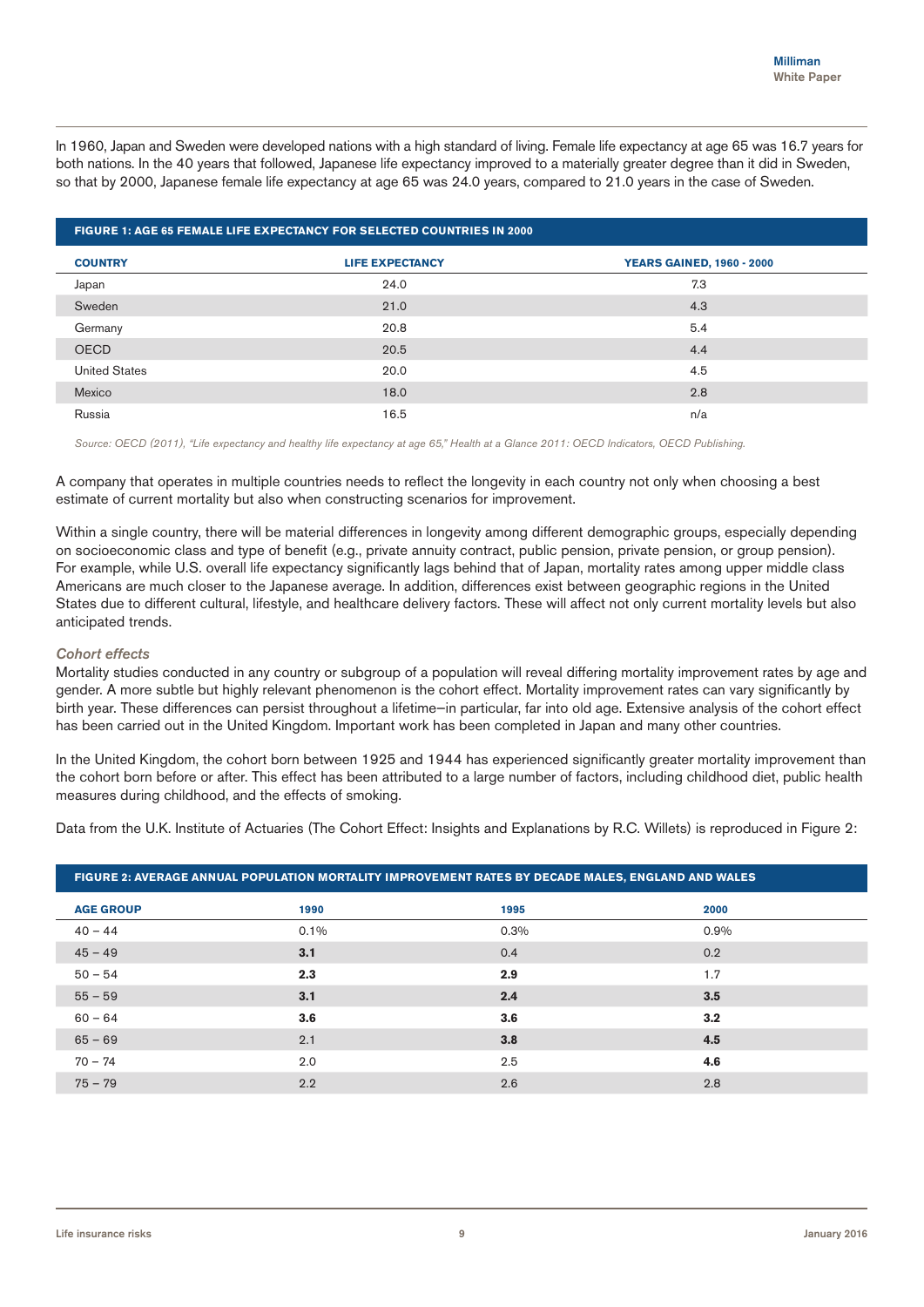The remarkable aspect of this data, as well as data from other countries, is that an effect that may have causes in childhood, or even in the life circumstances of one's parents, can persist into old age. The differentials shown in Figure 2—for example, improvements in a range of 3% to 4% for one cohort, versus zero to 1% for another—are clearly material and are highly relevant to pricing and capital management for annuity business, reinsurance, and portfolio transfers. It is possible that the improvement seen for some cohorts in the middle ages may not continue as they pass into older ages and the causes of mortality begin to change (e.g., the onset of degenerative diseases).

#### *Policy provisions*

Policy provisions obviously have a direct impact on the degree of risk assumed by the insurer or other entity. To the extent that selection effects are involved, there are material secondary effects as well-that is, the evolution of experience will depend on the nature of the benefits offered. For example, in the case of deferred annuities, we need to consider the impact of issues such as: Are annuity guarantees offered from the time of policy issue? Does the underlying pricing or reserving table assume improving mortality rates? In the payout stage, is there a certain period? Are there liquidity options that may promote anti-selection?

## Causal mortality models

Through aggregate analyses of historical mortality improvement, it is possible to gain a broad sense of a range of likely future results. However, in order to optimize pricing, reserving, and capital management, it is often essential to construct a causal mortality model and to link that model to the specific attributes of a portfolio in question. In the context of Solvency II, a sophisticated stochastic projection model such as Milliman's REVEAL allows professionals to gain insight into the tail of a distribution, facilitating construction of a 99.5% stress scenario.

The sources of mortality improvement have varied dramatically over time. There has been a complex interaction between mortality rates by cause and factors such as scientific advances, culture, public policy, and approach to medical delivery.

By combining an analysis of historical experience with medical expert opinion, it is possible to craft credible assumptions about the potential mortality improvement in a particular population. This allows us not only to forecast average improvements but also to gain an understanding of the degree of uncertainty associated with each variable. By introducing an appropriate distribution (to reflect, for example, anticipated skewness and the likely properties of the tail of the distribution), we can develop stochastic analyses that yield insights into deviations over time and the emergence of extreme scenarios.

As an example, historical experience did not provide a blueprint for the rapid increase in deaths attributable to AIDS and the subsequent decline that resulted from new treatments. By conducting stochastic simulations of shifts and discontinuities in causal mortality, we can gain insight into attributes of experience that are hard to capture solely through retrospective analyses of mortality improvement.

Consideration should also be given to how mortality rate volatility may arise from additional causes:

- 1) Extreme long-term events: Beyond the trend risk associated with historical levels of mortality improvement, it is conceivable that events may cause mortality rates to change faster and more abruptly than anticipated. These changes could result in higher or lower experienced mortality. For example, a medical breakthrough can lead to a quick and long-term reduction in death rates related to a specific condition or disease. Alternatively, a new drug-resistant virus could cause an immediate and long-term increase in deaths by infection. Tools such as REVEAL allow users to project extreme long-term mortality events based on assumptions as to underlying individual causes of death, including but not limited to infections, neoplasms, circulatory diseases, and external causes.
- 2) Catastrophic short-term events: Unlike the extreme longevity occurrences, some deviations in mortality trends may have a significant temporary impact before experience reverts to the norm. Examples of these types of events include pandemics and acts of terrorism.

These additional sources of volatility tend to have effects that move mortality in one direction, producing potentially large and asymmetric results. Stochastic tools can facilitate our understanding of low-probability/high-impact events and how to mitigate the financial risk associated with them.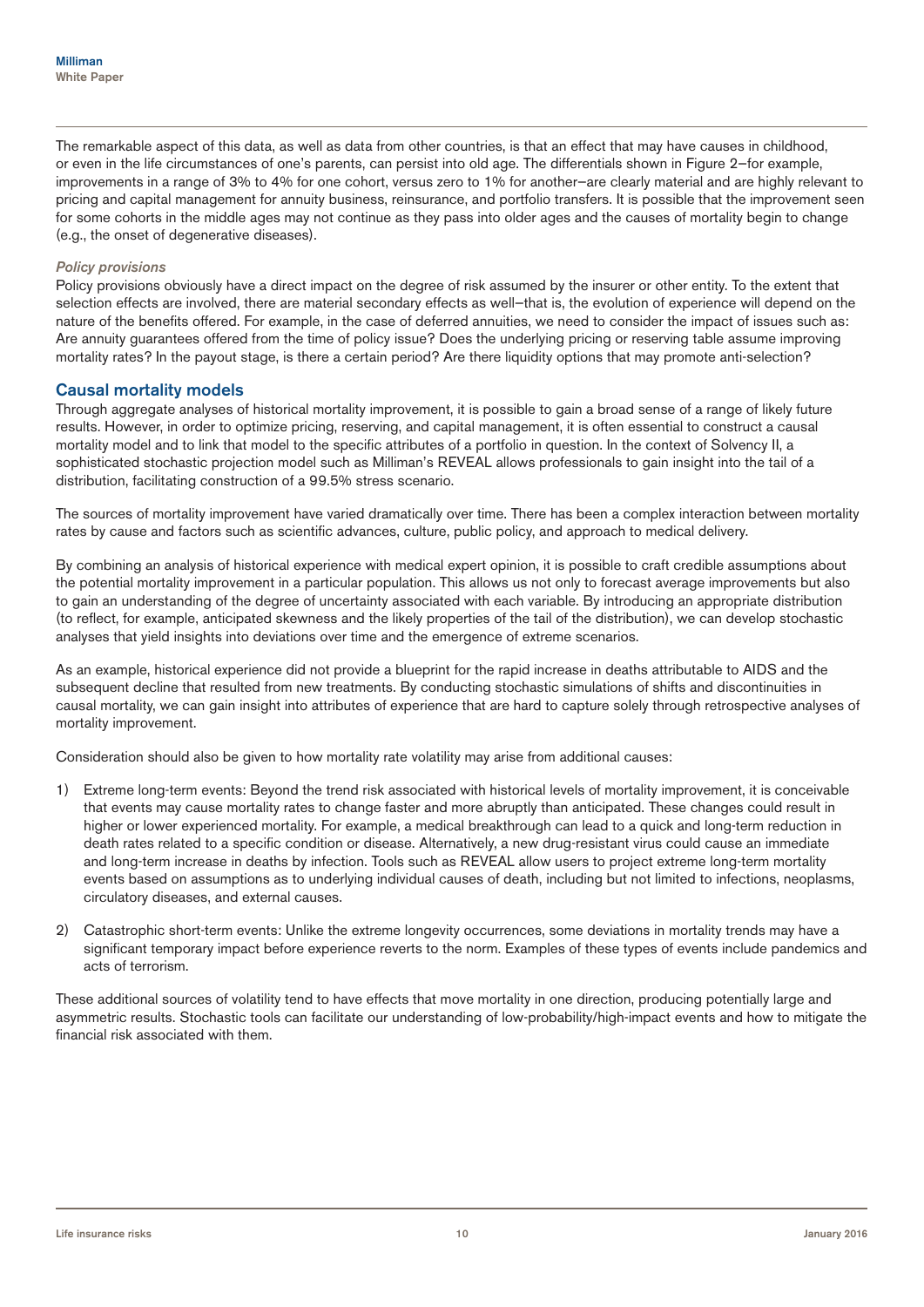# **V. DISABILITY/MORBIDITY**

Forecasts of morbidity frequently entail a greater degree of uncertainty than do those of mortality or survival. This is in part because medical advances may have a more immediate and significant impact on medical/surgical/disability benefits than they do on mortality. Also, macroeconomic and societal/cultural factors come into play more dramatically. Trends in medical delivery, government reimbursement policy, provision of long-term care, economic growth, and unemployment can all have material and sometimes unexpected consequences for insured benefits. As a result, morbidity models need to carefully reflect context and take into account more than just biometric factors in the evaluation of likely future claims and severe stress scenarios.

## Standard formula calibration

This greater uncertainly is reflected in the standard formula. In contrast to the 15% mortality stress, the standard formula incorporates a stress of 50% of first year morbidity, followed by a permanent increase of 25% in all future years. Where policy benefits depend on a concept of recovery (as in some disability, long-term care, or daily hospitalization plans), the standard formula stress is based on a 20% permanent decrease in recovery rates.

## Internal model enhancements

Morbidity is a very broad term, encompassing a wide number of policy types.

In almost all cases, companies defining internal model stresses will want to reflect differences by benefit type, country, and the demographic profile of in-force policyholders.

It is interesting to reflect on the impact of policyholder behavior in the context of claims and benefit utilization. In the case of life insurance, benefits will depend on policyholder choices such as election of a renewal option, surrender benefit, or paid-up option. Annuity benefits will vary depending on a policyholder's option to annuitize and may be affected by policy liquidity features.

In the case of morbidity, there is a very wide range of potential policyholder behaviors. For example:

- Disability incidence and recovery will be affected by the state of the macro-economy and a person's occupation and "work ethic."
- **EXECT:** Long-term care utilization will depend on economic status and home care options.
- Surgical benefits may depend on a patient's own preference for invasive versus less invasive procedures.

The future level of morbidity benefits will usually correlate with a jurisdiction's approach to medical delivery and financing. Changes in medical delivery may lead to lower costs in one benefit but higher costs in another. For example, an increasing prevalence of hip replacement surgeries may increase hospital/surgical costs in the short term but lead to a reduction in disability or long-term care benefits.

Government policy may lead to increased or decreased costs in the private sector. For example, government initiatives that place pressure on hospitals to reduce the length of medical stays should lead to a reduction in payments on daily hospital plans. Costshifting efforts, on the other hand, may simply move costs from the public to the private sector.

# A Bayesian approach to morbidity forecasts

In order to cope with complex dynamics such as those described above, Milliman has developed a Bayesian approach coupled with Monte Carlo simulation to construct forecasts of morbidity experience.

Because our ultimate goal is to develop a distribution associated with expected claims, we incorporate information about policy benefit structures and company claims management practices into our model.

Our model typically reflects the following factors:

**Medical science** 

- Macroeconomic factors
- **Policyholder behavior**

**Insurance company policy** 

**Medical delivery** 

Government/regulatory factors

**Insurance market** 

- **E** Lifestyle
-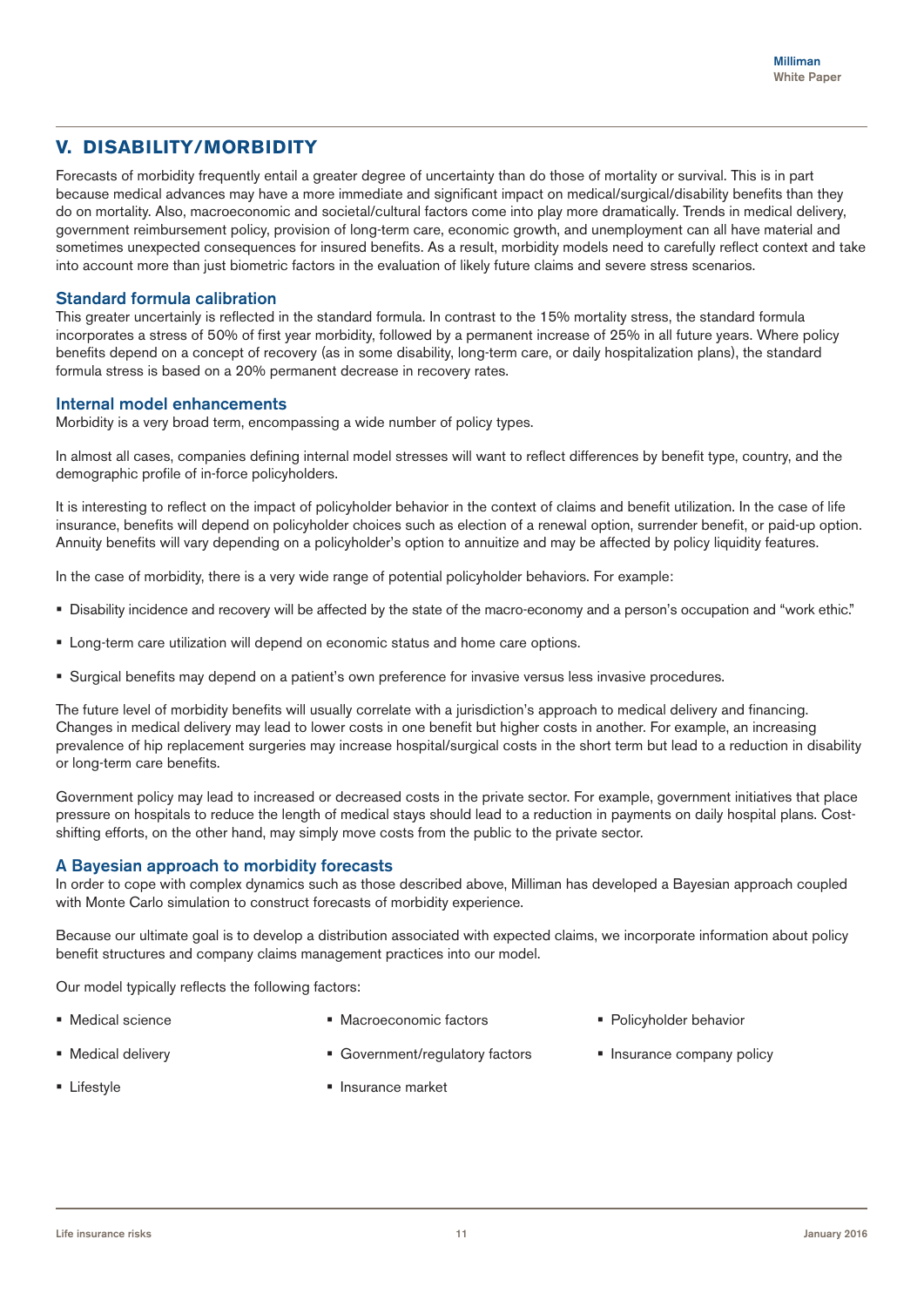A key point is that many factors beyond the underlying prevalence of disease in a given population will affect trends in morbidity claims. When developing forecasts, insurance companies often introduce broad trend factors based on historical data. However, because such a large number of biometric and societal factors are involved, future improvement may differ materially from that experienced in the past. More elaborate models may incorporate forecasts tied to underlying incidence of disease—cancer, heart disease, stroke, etc. As a first step in the modeling process, disease incidence is viewed as primarily biometric in nature and as the primary driver of insurance claims. Even with disease incidence, however, it is hard to separate biometric factors from those driven by medical practice. Diagnostic techniques and definitions of disease change over time. In addition, for an in-force block at time zero, claims incidence will relate to factors such as underwriting, anti-selection, approach to medical delivery, regulation, the macro-economy, and the competitive environment. When companies offer products with long-term guarantees (e.g., as in whole life hospital, critical illness plans, or long-term disability), additional model sophistication can offer essential insights. For example, a Milliman analysis of available data coupled with expert opinion suggests that the standard deviation of benefit payments tied to hospital lengths of stay, surgeries, and outpatient treatments may be high. For any company writing substantial volumes of this business, it is critical that it understand the degree of uncertainly when developing pricing, reserving, capital management, and reinsurance strategies.

The Bayesian diagram in Figure 3 describes relationships among many of the factors that will ultimately drive insurance claims on an apparently straightforward daily hospitalization plan. Using Monte Carlo methods and the Bayesian relationships described in the diagram, it is possible to develop a distribution of future claims consistent with a well-defined set of assumptions about the drivers of future experience. This approach allows management to gain insight into the importance of specific risk drivers as they pertain to claim forecasts and the uncertainty inherent in these forecasts. After careful vetting, the resulting claims distributions can be incorporated into internal models that are used for planning, capital management, and risk management purposes.

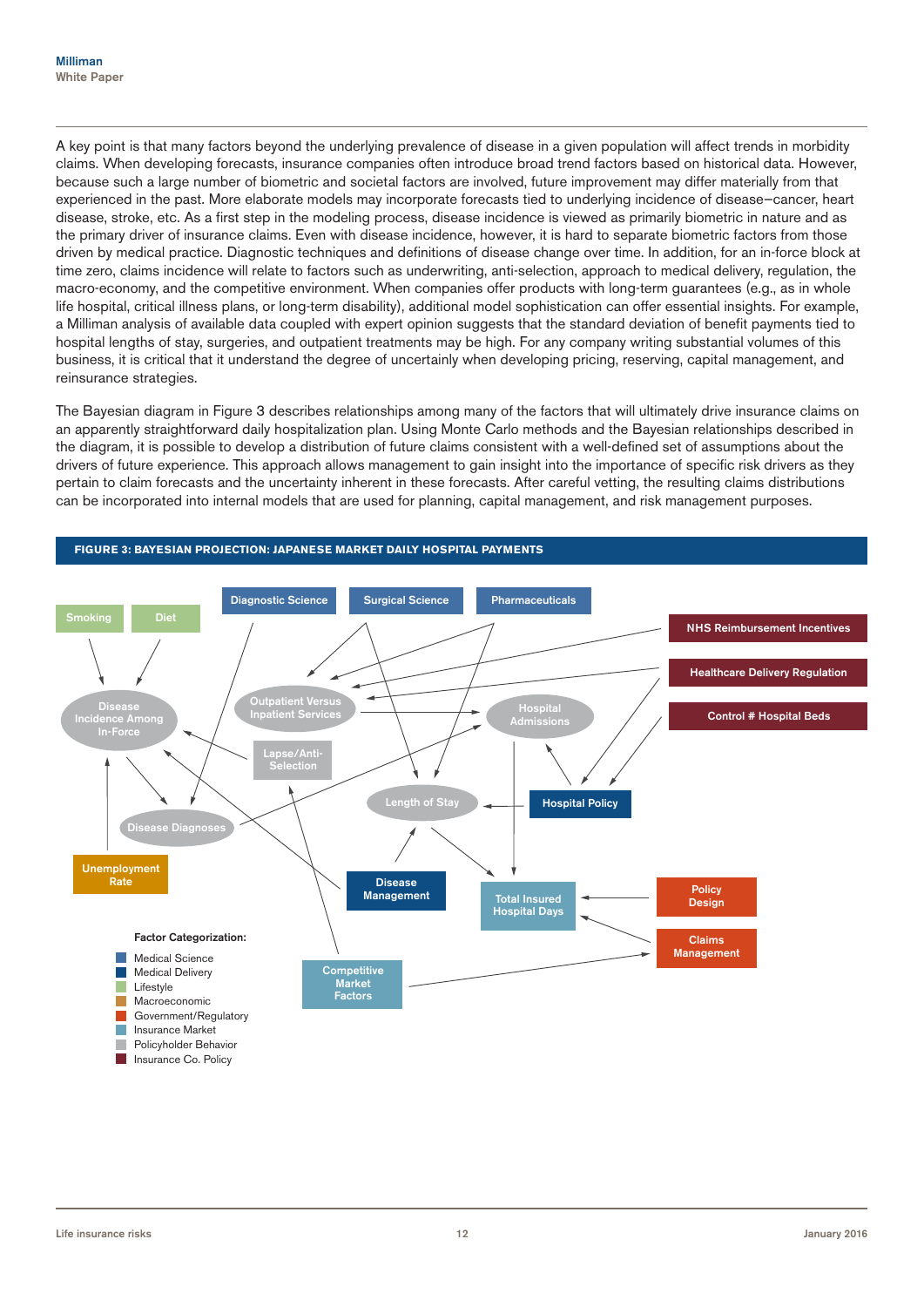In the Bayesian diagram, each of the eight key factors described above is decomposed into sub-factors that are subject to independent analyses. For example, two critical lifestyle factors are diet and smoking. A distribution describes the potential percentage of smokers in the population by broad demographic category, at a future point in time. Similarly, diet can reflect changes in basic parameters such as fat and carbohydrate intake, or a more direct measure of diet/exercise, such as a future distribution of the population by body mass index. These lifestyle factors, along with macroeconomic factors (in this example, unemployment) and medical delivery factors (in this example, disease management) are the key drivers of projected future disease incidence. Assumptions as to lapse and anti-selection allow us to move from a model of the general population to a model of disease diagnoses on a specific block of insured lives. Hypotheses as to the evolution of medical science affect both disease diagnoses and the course of treatment following diagnosis. Various other interventions and impacts of government and insurance company policy are introduced.

The design and parameterization of a Bayesian model like the one illustrated in Figure 3 is admittedly difficult. In designing such a model, we need to take into consideration the availability of data and the potential to incorporate expert opinion. Calibration, testing, and model use require creativity and appropriate caution. However, companies will gain important insights into risk dynamics through the model-building process and through the process of interpreting results. In particular, the Bayesian approach allows us to gain a better understanding of contingencies and relationships among our variables. The model illustrated in Figure 3, developed for the Japanese market, allows us to gain insights into questions such as: What will happen if the Japanese population continues to adopt a Western diet? How could changes to government reimbursement policies affect claims in the private sector? Could growing competition expose us to material lapse-driven anti-selection? How could medical advances shift delivery of services between inpatient and outpatients, leading to materially differing claim patterns? Questions broadly of this nature will be of interest to risk managers regardless of jurisdiction.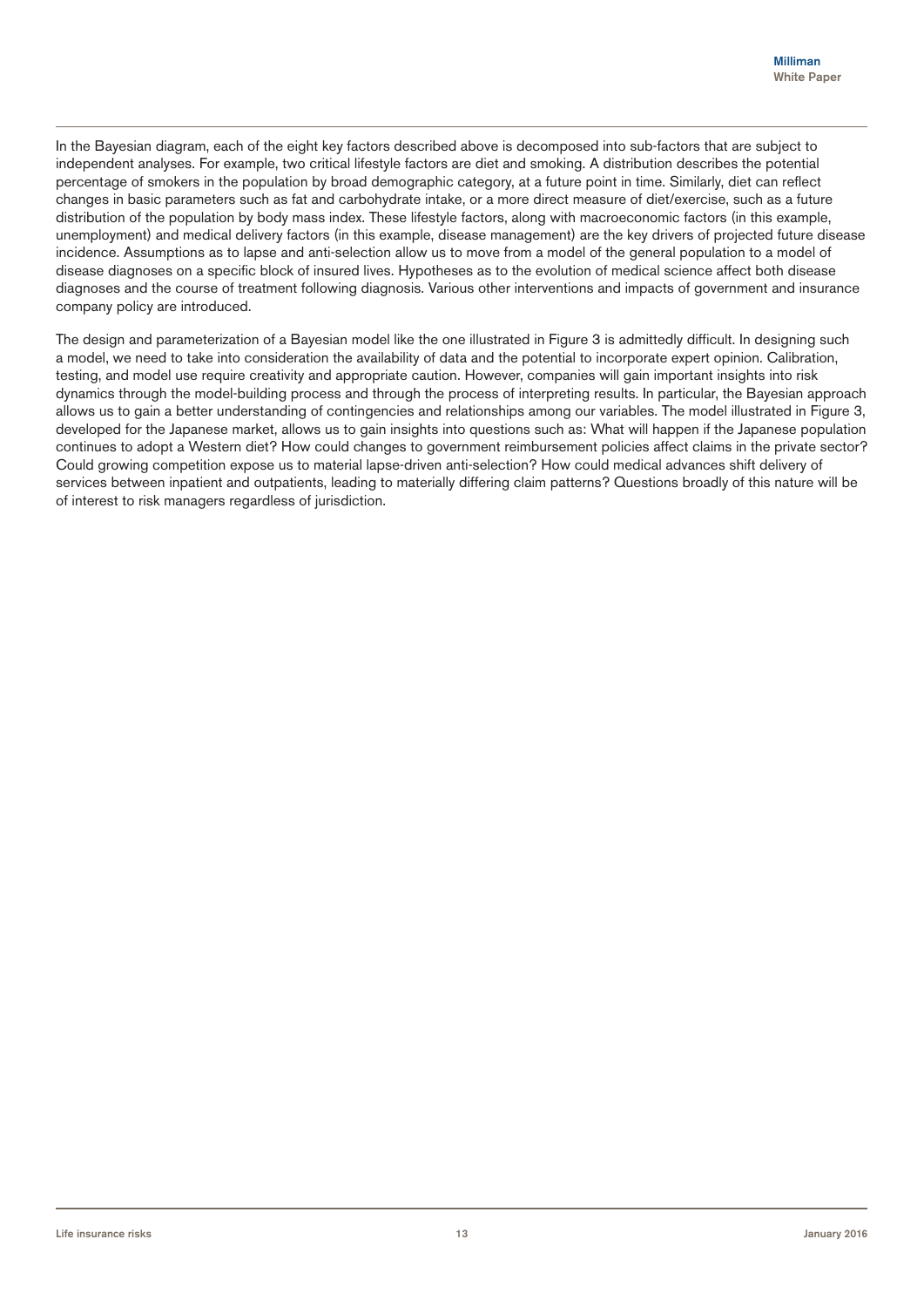# **VI. LIFE EXPENSE AND OPERATIONAL RISK**

At first glance, calibration of capital requirements pertaining to life company expense may not generate a passionate discussion or high degree of controversy. Nonetheless, this is arguably an area where the standard formula is inadequate. On the one hand, the stress scenarios prescribed under the standard formula appear mild—or at least are based on a clear assumption that the future will not look like the past. Also, it is very hard to separate considerations of life company expense from those that pertain to operational risk. Though operational risk is developed independently of insurance risks under Solvency II, we offer a few comments in this section. The Bayesian approach described in other sections of this white paper is naturally applied in the realm of operational risk, and can provide important insights into expense risk dynamics.

## Standard formula calibration

The standard formula expense risk stress is based on the following two components:

- An increase of 10% in future expense, relative to best estimate, in all years
- An increase of 1% per year above a best estimate inflation assumption

EIOPA described the primary drivers of expense risk as:

- Staffing costs
- **Commission costs**
- IT costs
- Costs of land and buildings occupied

Risks, of course, will vary significantly depending on individual company circumstances.

The following critical assumption underlies the selection of these stress assumptions:

#### *The undertaking operates in a macroeconomic environment where inflation, though subject to fluctuations, is broadly under control (i.e., inflation targeting)7*

Especially with the reference to inflation targeting, there is a clear assumption that public policymakers—legislators, administrators, central bankers—will be more judicious than has been true in the past. A look at history over the past century, as shown in Figure 4, suggests that the standard formula assumption is less severe than may be implied by this history:

| <b>FIGURE 4: PERIODS OF INFLATION IN DEVELOPED ECONOMIES</b> |               |                                 |  |  |  |  |  |
|--------------------------------------------------------------|---------------|---------------------------------|--|--|--|--|--|
| <b>COUNTRY</b>                                               | <b>YEARS</b>  | <b>AVERAGE ANNUAL INFLATION</b> |  |  |  |  |  |
| United Kingdom                                               | 1973 - 1983   | 14.0 %                          |  |  |  |  |  |
| Germany                                                      | $1923 - 1924$ | hyperinflation                  |  |  |  |  |  |
| Japan                                                        | 1972 - 1977   | 12.6%                           |  |  |  |  |  |
| <b>United States</b>                                         | $1977 - 1982$ | $9.7\%$                         |  |  |  |  |  |

If our modeling pertains to a developed economy, a hyperinflation event is something we can reasonably exclude from consideration. In a given developed economy, these events appear to occur with a frequency of less than one in 200. In any case, capital levels become essentially irrelevant in the face of a disruption of this magnitude.

It is worth pausing to ask ourselves whether the era of double-digit inflation is well beyond us. In the last century, there have been three significant nearly global episodes of double-digit inflation: those associated with the two world wars and those that emerged during and immediately after the two oil crises of the 1970s.

<sup>7</sup> EIOPA (July 25, 2014), "The underlying assumptions in the standard formula for the Solvency Capital Requirement calculation."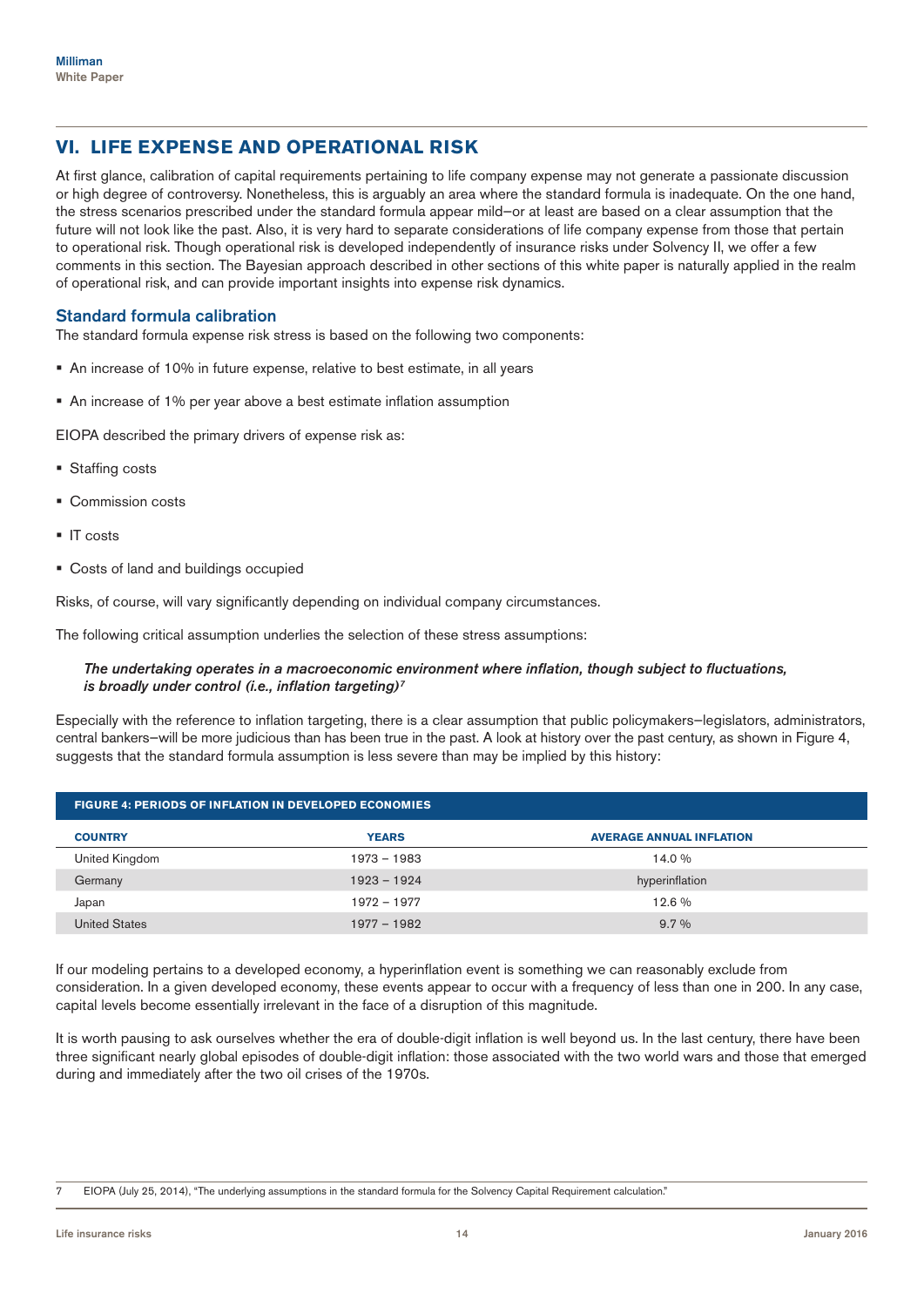Over the past 30 years, inflationary pressures have receded due to a large number of factors, including:

- Globalization; in particular, increased access to resources and inexpensive labor
- Technological advances
- **Aging demographics in the developed world**

It is highly unclear whether the stable prices of the past several decades are a reflection of sage public policy or simply the result of a substantial receding of inflationary pressures due to factors such as those outlined above. In this environment of low growth, low inflation, and low interest rates, many governments, including the United States, Japan, and European economies large and small, have increased borrowing to levels rarely seen in peacetime. Given this accrual of debt<sup>8</sup> and the fact that countries have often used inflation as a means of reducing the real value of debt, it is unclear whether the macroeconomic assumption implicit in the standard formula is prudent and in keeping with a one-in-200 philosophy.

We are certainly not suggesting that companies allocate large amounts of new capital to protect against the possible emergence of severe but inherently unpredictable geopolitical events. We would caution against a Panglossian view as well. A protocol of stress testing based on geopolitical hypotheses should be viewed as one essential part of the risk management process.

#### Internal model implications

A key point is that life expense risk cannot be viewed in isolation. A scenario that leads to expense inflation beyond that envisioned by the standard formula will have implications for most other risks; certainly for investment risks, but also mortality, morbidity, lapse, and operational risk.

As an example of one approach to the analysis of these risks, we refer the reader to Milliman's operational risk modeling framework.<sup>9</sup>

In this document, we discuss a rigorous framework that can be applied to develop quantitative insights into operational risk and related macroeconomic and insurance risks.

This modeling framework can be used to develop insights into questions such as:

- 1. What factors may combine to produce extreme outcomes?
- 2. What countermeasures may be effective in the case of an inflationary environment?
- 3. How can organizational structure be changed to assure a more resilient operation?
- 4. What are key relationships between product design, inflation, expense risk, and policyholder behavior?

We encourage companies to reflect on these and other issues in the course of model development and use.

<sup>8</sup> It is also worth noting the growing benefit obligations/declining workforces in many countries.

<sup>9</sup> J. Corrigan, P. Luraschi, & N. Cantle (February 2013), "Operational risk modeling framework," Milliman research report. Available at http://us.milliman.com/uploadedFiles/insight/life-published/operational-risk-modelling-framework.pdf.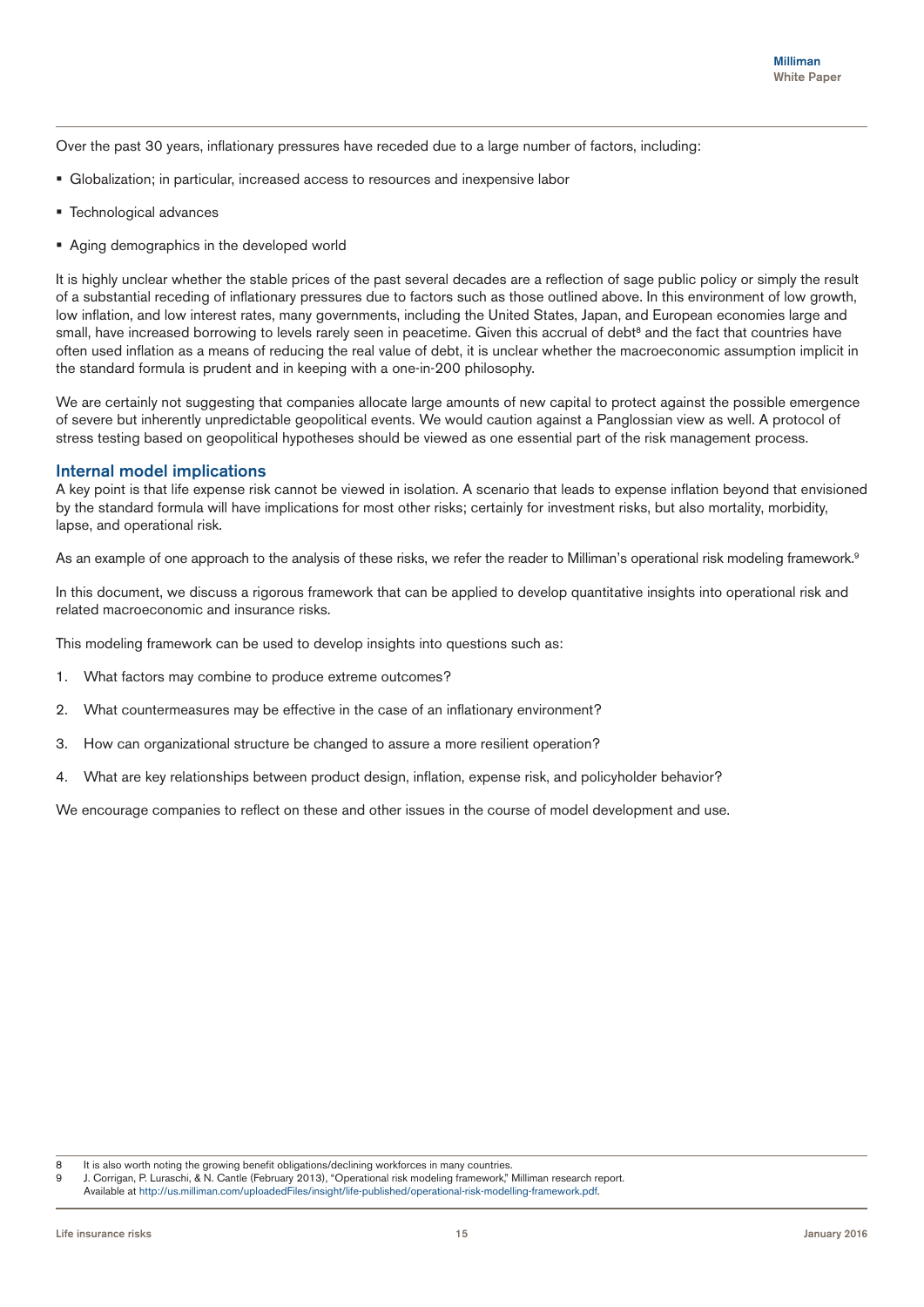# **VII. LAPSE RISK**

Lapse risk emerges through a complex interaction of macroeconomic, financial market, competitive, and policyholder behavior factors. It is very hard to measure and mitigate using traditional statistical and financial techniques. Milliman has pioneered the use of cognitive mapping, policyholder surveys, predictive analytics, and Bayesian statistical techniques to develop insights into lapse risk that are unachievable with traditional data analytics. Some of the techniques are described in this section; an illustrative case study is presented in Section VIII.

## Standard formula calibration

In calibrating the standard formula, the intent was to separate lapse risk emerging from non-financial market considerations from that tied to experience in the financial markets. Thus, the standard formula shocks are intended to reflect changes to lapse experience that may emerge due to company reputation and competitive market conditions. It is worth noting that such factors may lead to either higher or lower lapses. A concern over company finances may lead to high lapses, especially on investmentintensive products. On the other hand, a flight to quality could lead to lower lapses at well reputed companies.

The standard formula requires the effect of three shocks to be calculated:

- Up shock: The impact of a permanent, increase in lapse equal to 50% of the base rate
- Down shock: The larger impact between (shock lapse rate  $=$  50% times base lapse rate) and (shock lapse rate  $=$  base lapse rate – 20%)
- One-time shock: The impact of a mass lapse event of 40% or 70%, depending on the type of business

The 99.5% scenario represents the largest impact on NAV of these three shocks.

#### Internal model enhancements

Lapse risk is often so interrelated with other risks—including, for example, market risk, mortality risk, and operational risk—that it is very difficult to separate the impacts of financial and non-financial risks, as envisioned in the standard formula.

Some of the factors that influence policyholder behavior include:

- Product type
- **Distribution channel**
- Company reputation
- **Competitive market situation**
- Company retention strategies
- Demographic variables, including age, gender, occupation, and income
- Macro-economy, in particular, growth rates and unemployment rates
- Level of market interest rates, especially as compared to policy credited rates
- "Moneyness" of guarantees, especially in the context of variable annuities
- Broader financial market variables and performance, including exchange rates and equity indices
- Policyholder health
- **Policyholder financial situation**
- Policyholder alternative protection and investment opportunities
- The degree to which a policyholder may be viewed as "rational" from a financial market perspective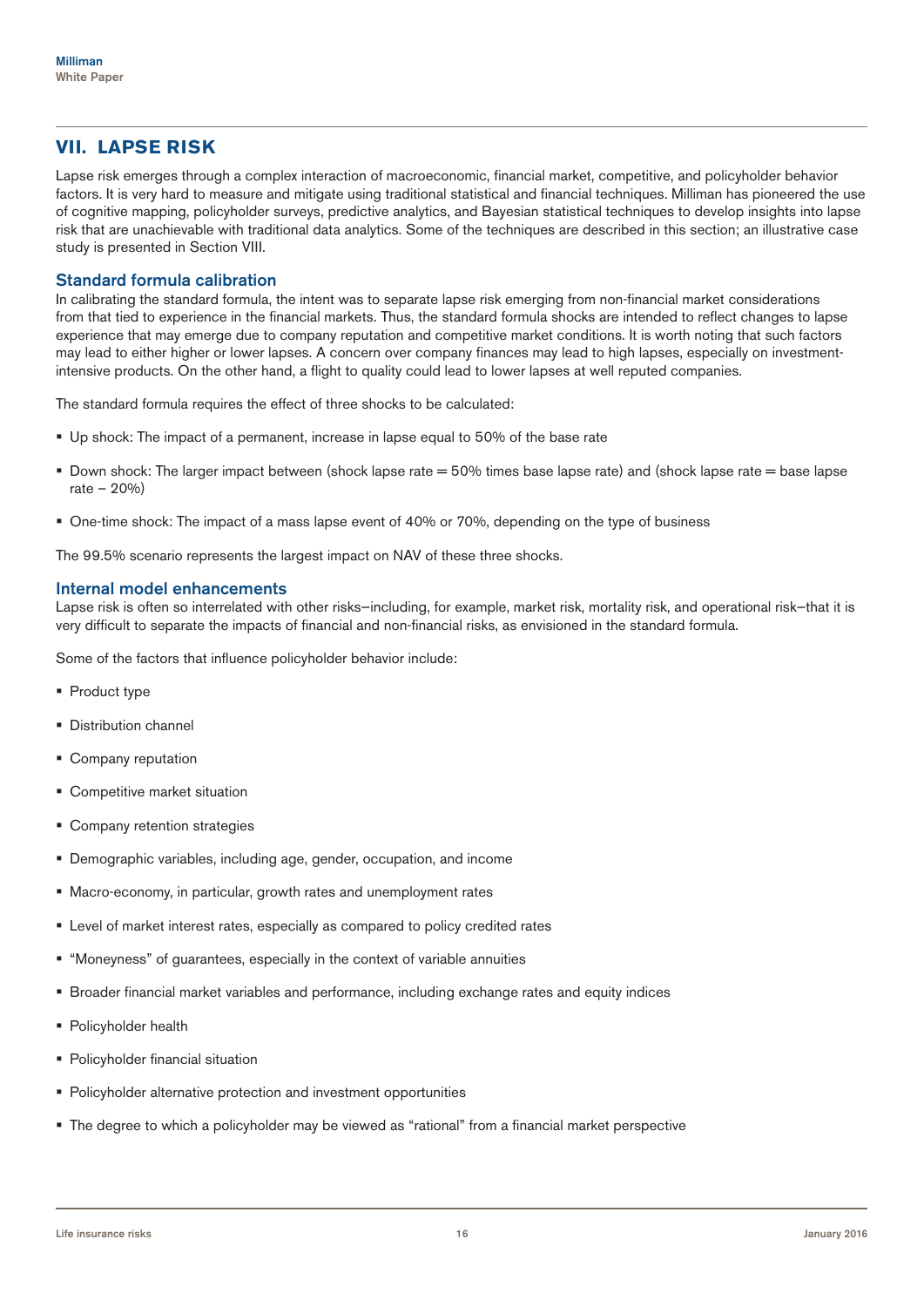To date, companies have primarily employed traditional statistical techniques to develop assumptions regarding policyholder behavior and dynamic lapsation. In particular, historical lapse performance is tracked according to a few key variables—such as product type, distribution, and policy duration—and the relationship of lapse experience to financial market performance is assessed.

This approach has yielded some valuable insights, especially in the realm of variable annuities, where it is clear that policyholders pay reasonably close attention to embedded options. Lapse rates on variable annuity business are often low when policy guarantees are "in-the-money." They tend to increase rapidly as policies move from in-the-money to out-of-the-money (due typically to favorable equity market experience), but decline again if equity performance remains favorable.

With respect to general account products, experience such as that from the United States in the late 1970s and early 1980s offers some insight into experience that may emerge when rates begin to rise. There is abundant evidence to support a belief that policyholders pay attention to policy guarantees and market interest rates. When market interest rates materially exceed guarantees, lapse rates increase. More precise statements—in particular, formulas linking market rates, credited rates, and lapse rates—are difficult to derive from available data. Indeed, it is likely that a simple formula will not adequately capture the complexity of behavior and the evolution of behavioral patterns over time. Experience from the United States and other markets suggests that even in the case of rapid rise in interest rates, single-year lapse rates rarely rise above an approximately 30% shock, though the cumulative effect over several years may be more severe. Practitioners have experimented with a variety of parametric dynamic lapse formulae, including linear, step, and arctangent approaches. Given the evolution of products and markets in recent years and the long period of declining and low interest rates, it is very difficult to parameterize these formulas with a high degree of confidence. They are a useful starting point, but need to be supplemented with new techniques.

## A combination of techniques

In absence of policyholder behavior data for a single line of policies covering a wide range of macroeconomic/financial eras, it is difficult to precisely parameterize a dynamic lapse formula.

As a result, in order to develop credible forecasts, it is essential to combine a range of techniques. In addition, it is necessary to develop "bridging" techniques—that is, ways to use experience on one block to make credible hypotheses about likely experience on business having broadly similar attributes.

Milliman's approach is application driven, but typically includes some or all of the following:

- Traditional data analytics
- **Predictive analytics techniques**
- **Cognitive mapping/expert opinion**
- **Policyholder surveys and simulations**
- "Bridging" techniques
- **Bayesian models**
- **Iterative model refinement**

A key point is that where complex human behavior is involved, it will not be possible to develop a fully precise and definitive formula. We are faced with challenges that at first glance may seem insurmountable—for example, sparse data, heterogeneous data, and constantly changing circumstances. Nonetheless, techniques are available to significantly increase our understanding. These techniques allow us to bring actionable information to management. We point our readers, in particular, to the Milliman VALUES study, which analyzes more than 100,000,000 quarterly observations on variable annuity contract holder behavior.<sup>10</sup>

10 Milliman (2015), "Milliman VALUES 2014: Variable annuity industry lapse experience study overview." Available at http://us.milliman.com/uploadedFiles/insight/2015/milliman-values-14.pdf.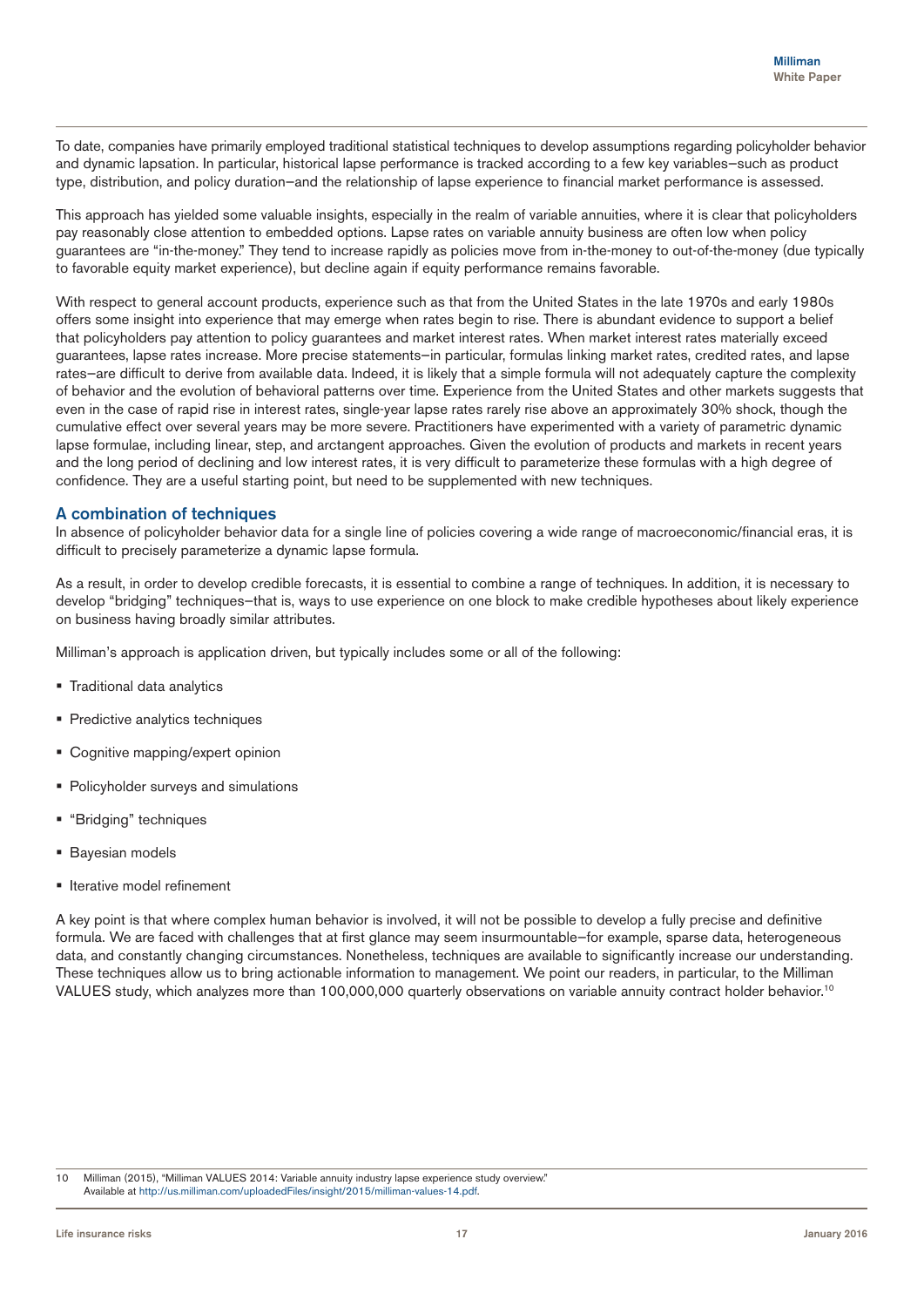Each technique is described in further detail below.

#### *Traditional data analytics*

The starting point for any modeling exercise is almost always a simple review of available data. What do we know about lapse rates by policy type, distribution channel, issue age, gender, and duration? Clear patterns that can be expected to persist should be present. Lapse rates will typically be higher in the early durations or when there is a step-up in premiums. Paid-up plans may have lower longer-term lapse rates. Lapse rates may be more volatile on business written through bank channels than on business sold by tied agents. Age effects are frequently observed. Anomalies can be examined and efforts made to explain them.

Simple regression analysis may facilitate an understanding of trends and relationships.

#### *Predictive analytics techniques*

Predictive analytics techniques allow refinements in analysis that are often not possible with traditional techniques, due to factors such as:

- **Example 2** Large volumes of potentially heterogeneous data
- A large number of data attributes
- Complex and unexpected interactions of attributes
- **Time series phenomena**

A very wide range of predictive analytics techniques are available. Different techniques can be applied to different types of problems. Also, the techniques differ in terms of their explanatory potential. For example, neural networks may offer a very powerful approach to uncovering unexpected relationships among variables. However, these and other techniques can appear to the user as somewhat in the nature of a "black box." It is difficult to understand why the relationship exists—why the apparent driver may be predictive. This makes it more difficult to explain results to management and to implement actions that might lead to better future results. Also, if the predictive technique does not offer insights into the "why" of the relationship, we should have a concern over whether the relationship may persist.

Other techniques, such as decision trees, are more intuitive. Most predictive analytics projects will require empirical testing of a variety of techniques to determine which is the most appropriate in a given situation. If we can find a predictive relationship with simpler, more intuitive approaches, this is typically the best choice.

While there is a great promise for predictive analytic techniques in the realm of insurance risk management, their power should not be oversold. Predictive algorithms form an essential part of our toolkit, but are only one of many.

It is worth observing that business applications to date have typically involved situations where vast volumes of data are available, and the goal of the predictive algorithm is relatively narrow. For example:

- Credit scoring: How likely is an individual to default?
- **Fraud detection: What type of behavior is suggestive of fraud?**
- Sales prospecting: Which individuals are most likely to buy our products?
- Product recommendations: Which books or movies will our customers want to buy?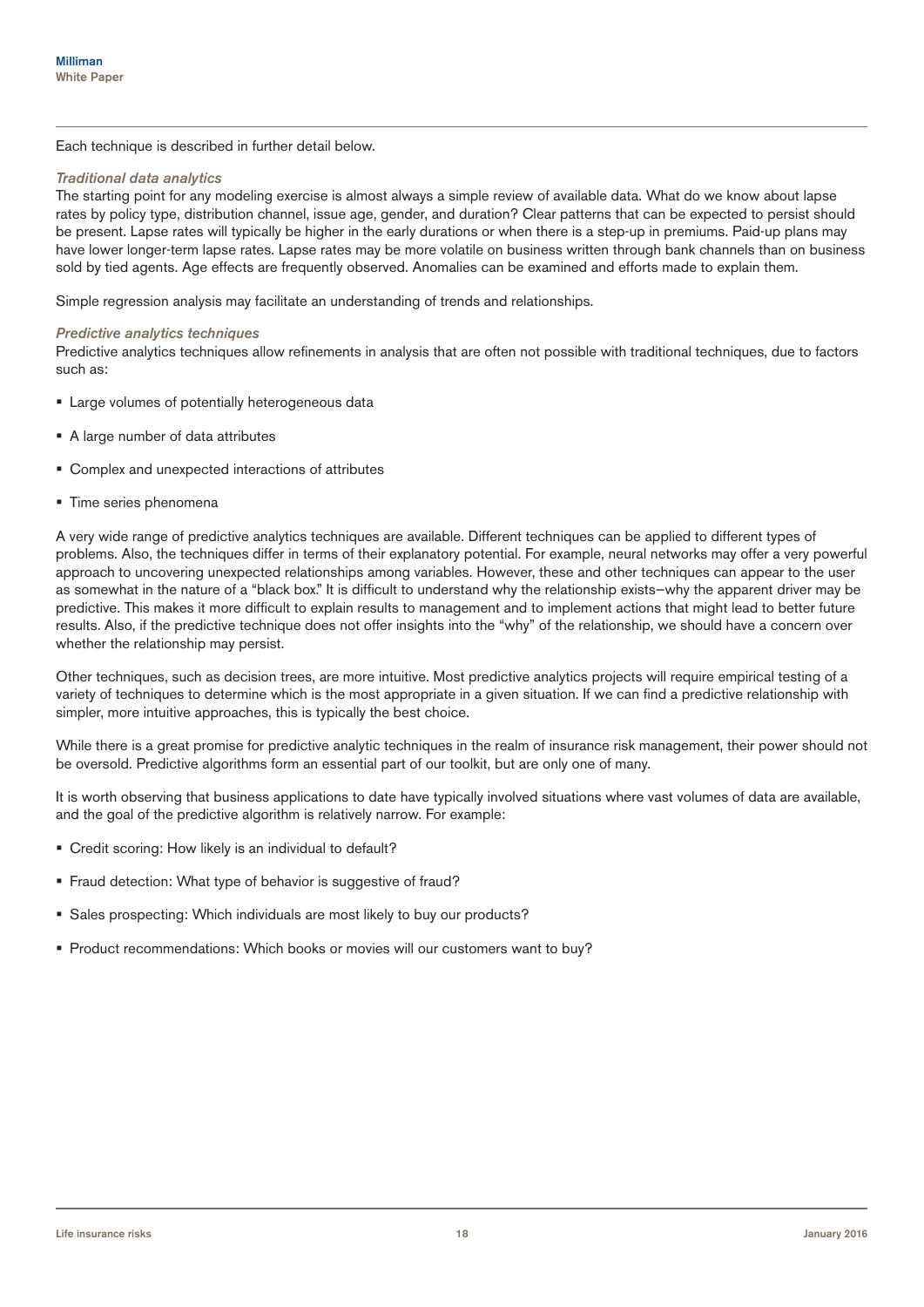Substantial effort is required to move the modeling process from one of discovery toward implementation; that is, the development of an efficient, well-defined application that is integrated into operations. Various efforts have been made to systematize the predictive analytics process, such as the CRISP-DM approach, described by the diagram in Figure 5.11



The CRISP-DM process diagram emphasizes that any predictive analytics exercise must begin with domain knowledge or business understanding. A successful modeling exercise is dependent on a solid understanding of the business and the type of problem we are trying to solve. As a next step, we examine data needs and availability. We can begin the exercise with data that is readily available. However, a key part of the process will be the accumulation of data going forward. It is highly unlikely that at the outset we will have an ideal database. Over time, through the CRISP-DM process, we will gain a better understanding of the data we need. We can accumulate value over time by gathering and maintaining this data.

Once we have analyzed and prepared available data, the modeling process can begin. Evaluation of model results will enhance our business understanding, which in turn allows us to refine our data-gathering approach and the models we deploy.

#### *Cognitive mapping/expert opinion*

A significant and typically untapped source of information about policyholder behavior is disbursed throughout almost any insurance organization.

Professionals who deal with policyholders-whether in prospecting, sales, benefit payments, or in-force management-will often have useful insights into behavior and trends.

Milliman conducts cognitive mapping exercises aimed at teasing out this knowledge and converting it to a form that can complement traditional and predictive data analytics. In the process of discovery, responses to an initial set of broad, open-ended questions allow a facilitator and the participants to progress toward a more and more focused line of inquiry. The facilitator will prepare questions in advance that are appropriate to the context and goals of the exercise, but will invariably develop additional lines of questioning depending on the topics and issues that emerge.

Cognitive mapping is valuable as an independent exercise, but is also valuable as the starting point for a more comprehensive process of Bayesian model construction.

<sup>11</sup> Jensen, K., "CRISP-DM Process Diagram," own work, licensed under CC BY-SA 3.0 via Commons. Accessed December 15, 2015, at https://commons.wikimedia.org/wiki/File:CRISP-DM\_Process\_Diagram.png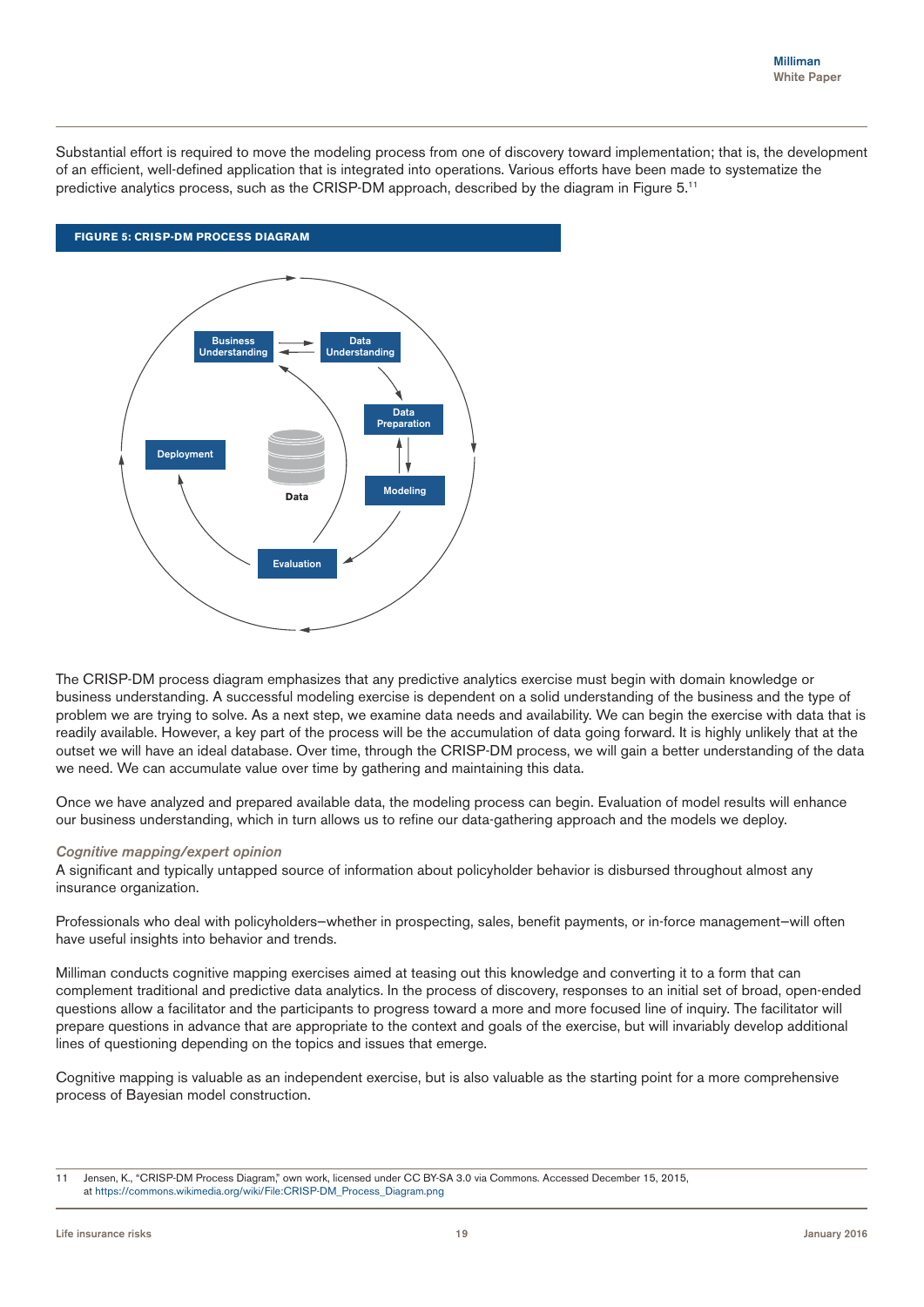#### *Policyholder surveys and simulations*

Companies rarely take advantage of one of the most reliable sources of information about policyholder behavior: the policyholders themselves. Carefully designed surveys can provide precise information about policyholder behavior in a very efficient manner. The survey information gathered can be used to develop hypotheses about policyholder behavior. As actual experience begins to emerge, predictive analytics techniques can be used to test hypotheses and calibrate models. New surveys can be developed to hone in on aspects of behavior that emerge empirically or through prior surveys.

In order to complete the process efficiently, a carefully selected representative sample of policyholders must be chosen. Questions must be very carefully developed to capture multiple aspects of behavior and to remove bias that can inadvertently be introduced during a survey process.

#### *"Bridging" techniques*

It is often the case that we have very little data available that is directly applicable to a block of business of interest. Nonetheless, through an analysis of experience on business that has certain similar attributes, we can gain important insights into the block we are primarily interested in. Various "bridging techniques" can be used—for example, when two blocks:

- Share a distribution channel
- Have some overlapping policy features
- **Share other risk drivers**
- Have overlapping policyholders

With respect to the final item, it is reasonably common for one company to issue multiple policies to a given individual. We may be able to use the prior lapse history for a given individual in our effort to develop dynamic lapse assumptions and to parameterize models. Or we can develop hypotheses about current policyholder behavior based on other transaction histories, such as inquiries, prior claims, complaints, etc. In this context, it is useful to introduce a concept of *propensity to lapse*. For a given company, this may be an attribute of an individual policyholder, or, it may be applied to a class of policyholders sharing certain attributes.

In the following paragraph, we introduce, informally, some notation to help illustrate the idea. We think in terms of a random variable that may describe lapse rates on granular blocks of business, or, for some seriatim calculation, a binary "lapse/did not lapse" for one interval of a projection. Where L is a random variable describing lapses, we model dependencies such as:

Lapse rate ~ L ( $\Delta$ ,  $\Sigma$ , E,  $\Pi$ ), where  $\Delta$ ,  $\Sigma$ , E,  $\Pi$  are used to represent:

- $\Delta$  = basic demographic variables such as age and gender
- $\Sigma$  = policy structural variables, describing, for example, benefits and premiums
- $E =$  macroeconomic information, capturing interest rates, inflation, equity values, etc.
- $\Pi$  = propensity to lapse

In concept, the propensity to lapse will give us information about the shape and parameters of a lapse function. ∏ may be viewed simply as an attribute of the individual policyholder, or may reflect other well-defined dependencies (for example, distribution channel). Although there will almost certainly be a dependence relationship between the propensity to lapse and other attributes that are of predictive value, by defining the concept, we are better equipped to use data from prior periods or from different blocks of business to develop hypotheses regarding the block of business in question. Considered in conjunction with our tools from predictive analytics, our cognitive mapping/Bayesian tools, and the bridging approach, the introduction of a general propensity to lapse can facilitate our efforts to distinguish predictive value from noise.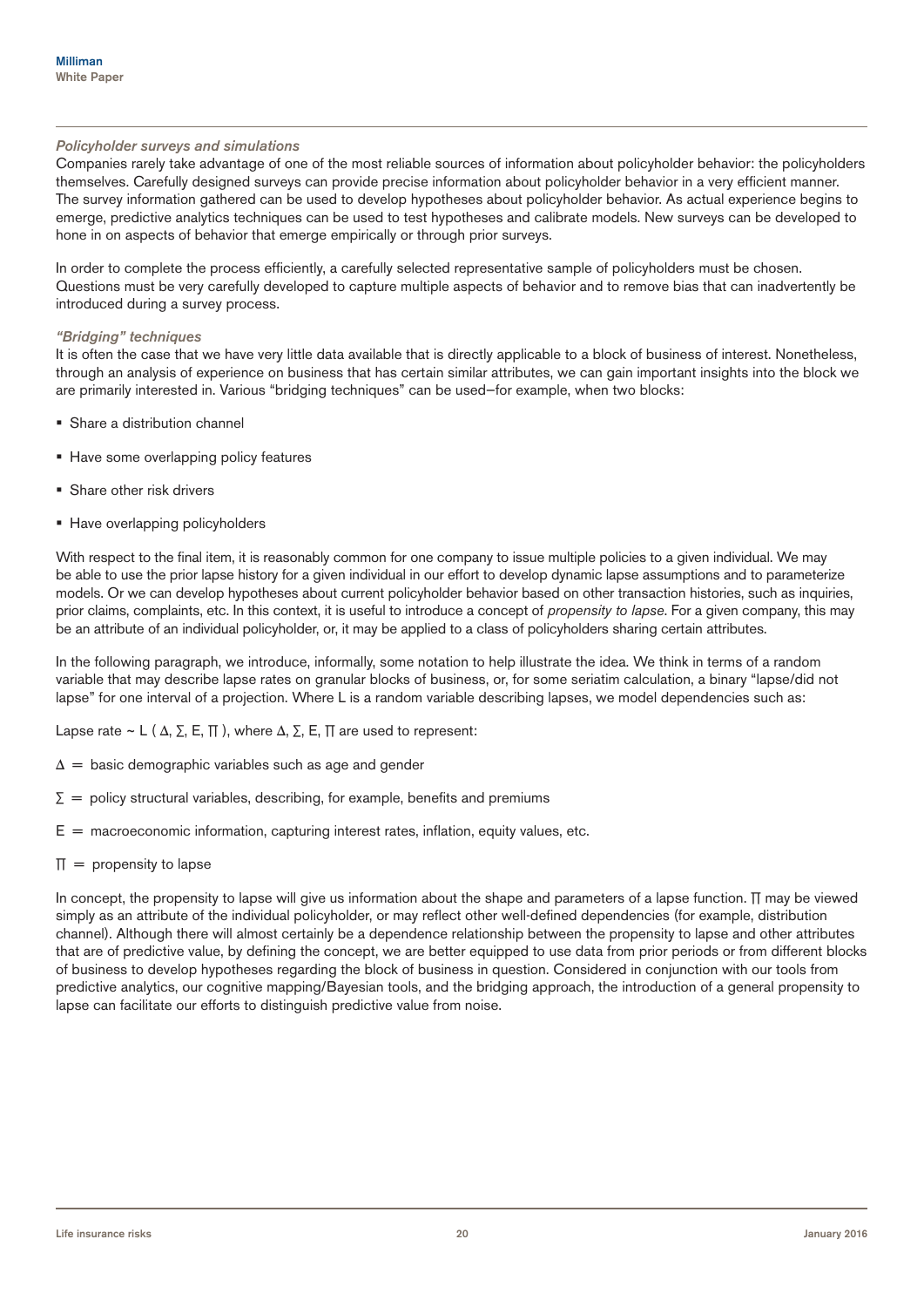#### *Bayesian models*

Each of the techniques described above adds to our understanding of a complex and dynamic problem.

Bayesian modeling techniques, described previously in the context of morbidity and operational risk, offer a comprehensive way to assemble data and expert opinion in a single quantitative model.

In using the techniques described above to construct a comprehensive Bayesian model, we need to answer the following questions:

- 1. What policyholder attributes tie mostly closely with lapse behavior?
- 2. What are the drivers of this behavior?
- 3. How are the drivers of behavior linked?
- 4. Given available data and expert opinion, to what extent can we quantify the contingencies that link behaviors?

Item 3 above gets to the heart of how the Bayesian approach differs from a more traditional statistical approach. In a conventional approach, we think about correlations among variables and search for data that may give us insights into the nature of these correlations. In developing a Bayesian model, we focus more on drivers of behavior and causality. We are particularly interested in evaluating contingent probabilities. The design of a Bayesian model will need to take into consideration availability of data and expert opinion to construct, parameterize, and test the model.

#### *A Bayesian projection of dynamic lapses*

Figure 6 illustrates Bayesian relationships established with a goal of developing a lapse model (lapse distribution, reflecting expected mean and shape).

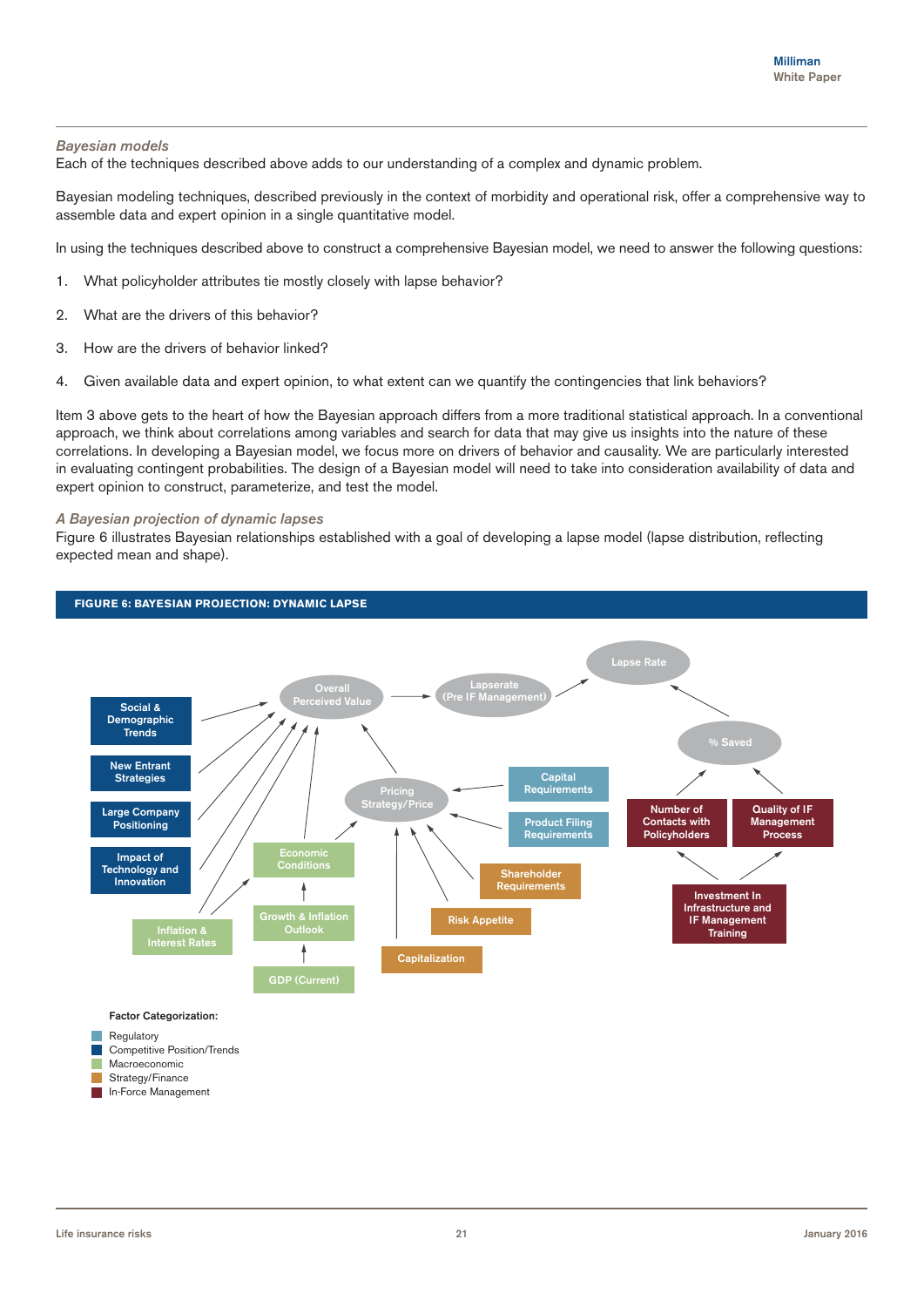# **VIII. EXAMPLE: DYNAMIC LAPSE ANALYTICS FOR SINGLE-PREMIUM WHOLE LIFE**

We further illustrate the concepts described in the prior section by presenting an example of dynamic lapse analytics in the context of a block of single-premium whole life business, described below. The example that follows, though hypothetical, is a hybrid based on actual analytics undertaken by Milliman in various markets. The example below is described in the context of Japan, but the concepts generalize easily to other jurisdictions.

## Premise

Over the past five to 10 years, in a very low interest rate environment, Japanese companies have sold substantial volumes of traditional single-premium whole life insurance. After paying a single premium, the insured will receive death protection for the whole of life. This product typically provides an underlying interest guarantee of about 1%, and may allow policyholders the option of book value withdrawals. The product poses a substantial ALM dilemma. Recent experience would suggest that lapse rates will be low, implying that policy duration is long. Even though average issue ages may be high at some companies, if current lapse rates continue, the duration of a block of newly issued policies is likely to exceed 20 years. In order to match this duration and achieve an adequate interest spread, companies generally chose to invest in long term obligations, especially Japanese Government Bonds. However, rising rates would undoubtedly lead to higher lapse rates on this business. The value of a book value withdrawal option, and the cost to companies writing this business, will depend on the extent to which policyholders actually exercise the option— i.e, the extent to which they lapse in a scenario of rising rates.

There is very little historical data directly applicable to facilitate the parameterization of a dynamic lapse formula. Because of this, most companies have made only cursory attempts to develop forecasts of policyholder behavior. In fact, by combining multiple sources of information and several analytic techniques, we can gain insights that will help us mitigate risk and improve the efficiency of capital deployment.

# Traditional analysis

The starting point for our study is a traditional, static lapse study, as illustrated in Figure 7. We have simply reviewed company data for the past four years by age, gender, duration, and distribution channel. A simplified extract of results is presented below.

#### **FIGURE 7: ANNUAL LAPSE RATES BY POLICY DURATION, ISSUE AGE, AND GENDER SINGLE PREMIUM WHOLE LIFE EXPERIENCE FOR 2011–2014**

#### Fiscal Year 2011

| <b>DURATION</b> | <b>FEMALE</b>  |                |                | <b>MALE</b>    |                |                |                |                |
|-----------------|----------------|----------------|----------------|----------------|----------------|----------------|----------------|----------------|
|                 | <b>AGE 35</b>  | <b>AGE 45</b>  | <b>AGE 55</b>  | <b>AGE 65</b>  | <b>AGE 35</b>  | <b>AGE 45</b>  | <b>AGE 55</b>  | <b>AGE 65</b>  |
|                 | 7%             | 6%             | 4%             | 4%             | 9%             | 7%             | 5%             | 5%             |
| C               | 5              | $\overline{4}$ | 4              | 3              | 9              | 5              | $\overline{4}$ | 3              |
| 3               | 5              | 4              | 3              | $\overline{2}$ | 5              | 4              | 3              | 2              |
| 4               | $\overline{4}$ | $\overline{4}$ | $\mathfrak{D}$ |                | $\overline{4}$ | $\overline{4}$ | $\mathfrak{D}$ | $\mathfrak{D}$ |
| 5               | 4              | 3              |                |                | 4              | 3              | $\overline{2}$ |                |
| 6               | 3              | $\mathcal{D}$  |                |                | 4              | 3              | 2              |                |
|                 | 3              | <sup>o</sup>   |                |                | 4              | 3              |                |                |

#### Fiscal Year 2012

| <b>DURATION</b> |                |                | <b>FEMALE</b>  |                |                |                | <b>MALE</b>    |                |
|-----------------|----------------|----------------|----------------|----------------|----------------|----------------|----------------|----------------|
|                 | <b>AGE 35</b>  | <b>AGE 45</b>  | <b>AGE 55</b>  | <b>AGE 65</b>  | <b>AGE 35</b>  | <b>AGE 45</b>  | <b>AGE 55</b>  | <b>AGE 65</b>  |
|                 | 7%             | 6%             | 4%             | 3%             | 9%             | 7%             | 5%             | 5%             |
| $\overline{2}$  | 5              | 5              | 6              | 6              | 8              | 5              | $\overline{4}$ | 3              |
| 3               | 5              | 6              | 5              | 7              | 6              | 4              | 3              | $\overline{2}$ |
| 4               | $\overline{4}$ | $\overline{4}$ | $\overline{2}$ | 3              | 5              | $\overline{4}$ | $\overline{2}$ | $\overline{2}$ |
| 5               | $\overline{4}$ | 3              | 3              | 3              | $\overline{4}$ | 3              | $\overline{2}$ |                |
| 6               | 3              | $\overline{2}$ | $\overline{2}$ | 3              | $\overline{4}$ | 3              | $\overline{2}$ |                |
| 7               | 3              | $\overline{2}$ | $\overline{2}$ | $\overline{2}$ | $\overline{4}$ | 3              | $\overline{2}$ |                |
| 8               | $\overline{2}$ | $\overline{2}$ | $\overline{2}$ | $\overline{2}$ | 3              | 3              |                |                |
|                 |                |                |                |                |                |                |                |                |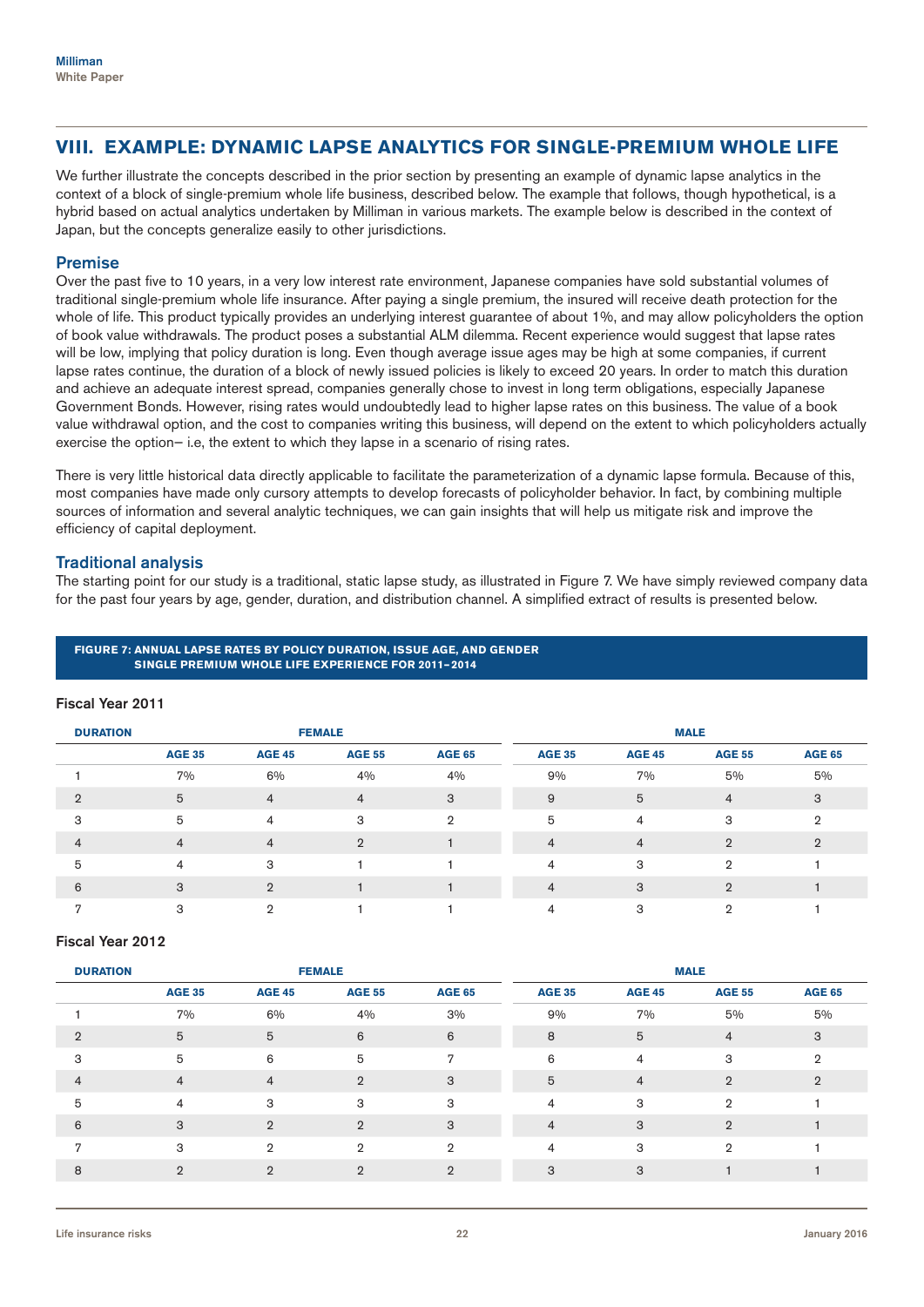## Fiscal Year 2013

| <b>DURATION</b> | <b>FEMALE</b>  |                |                |               | <b>MALE</b>    |                |                |                |
|-----------------|----------------|----------------|----------------|---------------|----------------|----------------|----------------|----------------|
|                 | <b>AGE 35</b>  | <b>AGE 45</b>  | <b>AGE 55</b>  | <b>AGE 65</b> | <b>AGE 35</b>  | <b>AGE 45</b>  | <b>AGE 55</b>  | <b>AGE 65</b>  |
|                 | 7%             | 6%             | 4%             | 4%            | 9%             | 7%             | 5%             | 5%             |
| $\overline{2}$  | 5              | $\overline{4}$ | $\overline{4}$ | 3             | 9              | 5              | $\overline{4}$ | 3              |
| 3               | 5              | $\overline{4}$ | 5              | 3             | 5              | $\overline{4}$ | 3              | $\overline{2}$ |
| $\overline{4}$  | $\overline{4}$ | $\overline{4}$ | $\overline{2}$ | 3             | $\overline{4}$ | $\overline{4}$ | $\overline{2}$ | $\overline{2}$ |
| 5               | $\overline{4}$ | 3              |                | $\mathbf{2}$  | $\overline{4}$ | 3              | $\overline{2}$ |                |
| 6               | 3              | $\overline{2}$ |                |               | $\overline{4}$ | 3              | $\overline{2}$ |                |
|                 | 3              | $\overline{2}$ |                |               | $\overline{4}$ | 3              | $\overline{2}$ |                |
| 8               | $\overline{2}$ | $\overline{2}$ |                |               | 3              | 3              | $\overline{2}$ | $\overline{2}$ |
| 9               | $\overline{2}$ |                |                |               | 3              | $\overline{2}$ | $\overline{2}$ |                |

#### Fiscal Year 2014

| <b>DURATION</b> |                 |                | <b>FEMALE</b>  |                |                |                 | <b>MALE</b>    |                |
|-----------------|-----------------|----------------|----------------|----------------|----------------|-----------------|----------------|----------------|
|                 | <b>AGE 35</b>   | <b>AGE 45</b>  | <b>AGE 55</b>  | <b>AGE 65</b>  | <b>AGE 35</b>  | <b>AGE 45</b>   | <b>AGE 55</b>  | <b>AGE 65</b>  |
|                 | 7%              | 6%             | 4%             | 4%             | 9%             | 7%              | 5%             | 5%             |
| $\overline{2}$  | $5\phantom{.0}$ | $\overline{4}$ | $\overline{4}$ | 3              | 9              | $5\phantom{.0}$ | $\overline{4}$ | 3              |
| 3               | 5               | $\overline{4}$ | 3              | $\overline{2}$ | 5              | $\overline{4}$  | 3              | $\overline{2}$ |
| 4               | $\overline{4}$  | $\overline{4}$ | $\overline{2}$ |                | $\overline{4}$ | $\overline{4}$  | $\overline{2}$ | $\overline{2}$ |
| 5               | $\overline{4}$  | 3              |                |                | $\overline{4}$ | 3               | $\overline{2}$ |                |
| 6               | 3               | $\overline{2}$ |                |                | $\overline{4}$ | 3               | $\overline{2}$ |                |
| 7               | 3               | $\overline{2}$ |                |                | $\overline{4}$ | 3               | $\overline{2}$ |                |
| 8               | 3               | $\overline{2}$ |                |                | 3              | $\overline{2}$  |                |                |
| 9               | $\overline{2}$  |                |                |                | $\mathbf{2}$   |                 |                |                |
| 10              | $\overline{2}$  |                |                |                | $\overline{2}$ |                 |                |                |

Initial observations based on this traditional analysis are useful for modeling and forecasting, though are not particularly dramatic:

- **Lapse rates on male lives are generally higher than lapse rates on female lives.**
- Lapse rates are generally low, and are typically very low (1% to 3 %) after the fifth policy year.
- **Lapse rates are higher at the younger issue ages.**
- Results are quite consistent from year to year, though there is some unexpected volatility, especially among high age females in 2012.

#### Predictive analytics

We apply several predictive algorithms in an effort to uncover additional patterns. In particular, we are interested in trying to better understand the volatility of results experienced in 2012. Can we uncover a cause?

As a first step, we examine potential predictive attributes. Our goal is to find attributes that can be used to partition blocks so that key block attributes correlate with a differing tendency to lapse. Ideally, these correlations will be suggestive of causation. In order to gain insights into future results, we need to understand the drivers of past and likely future behavior. Some of these predictive attributes will be available as part of data that has already been captured. These include basic attributes about a policyholder for example, age, gender, and prefecture of residence. Additional policyholder attributes that may be useful, if available, include marital status, number of children, type of employment, and income level. In addition, it may be possible to add useful predictive attributes that can be derived from the primary attributes. These secondary attributes may include, for example, information related to geography of residence, such as unemployment rates or public health data. Additional policyholder attributes could include information derived from other business in-force at the company.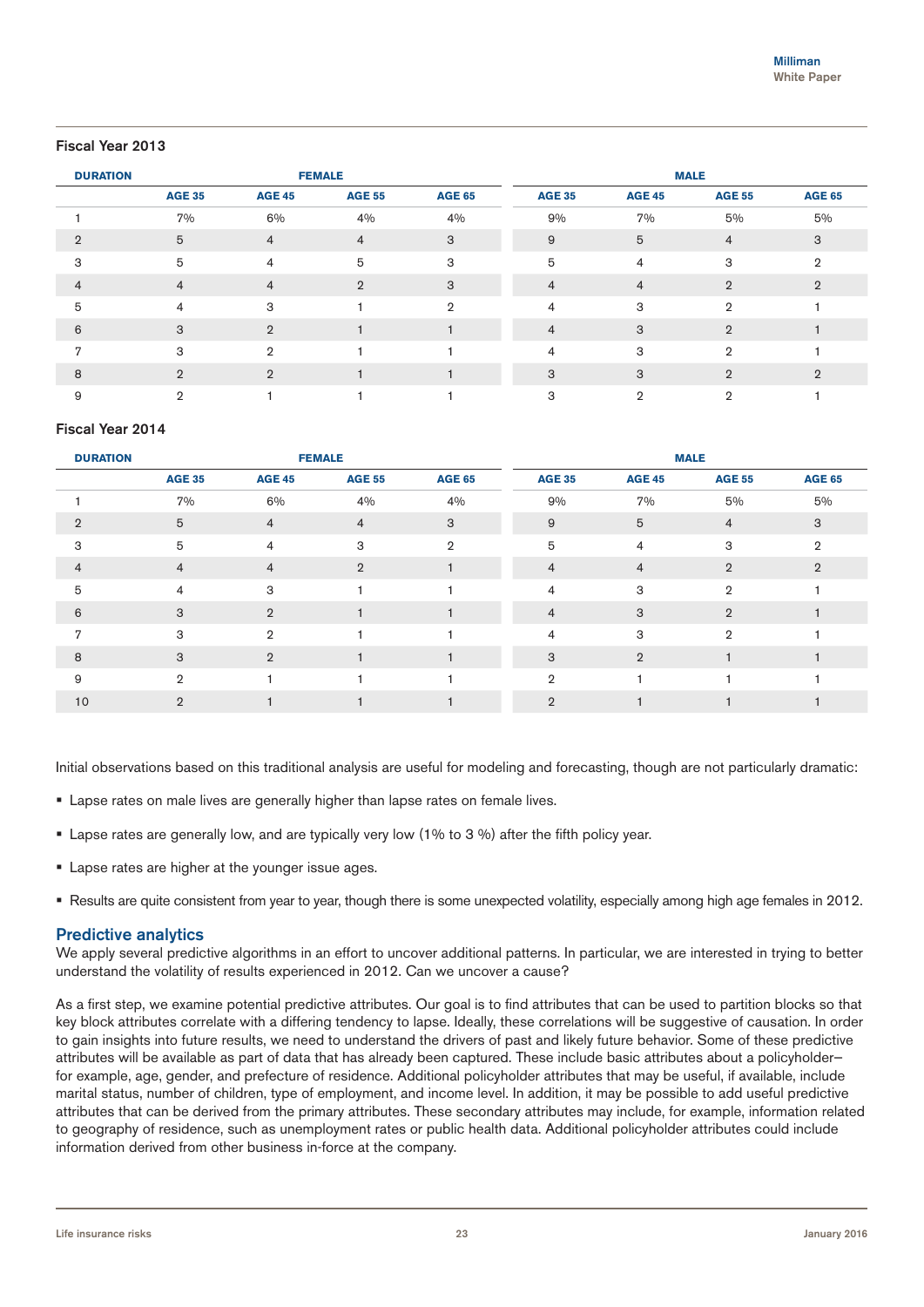The following is a list of attributes selected for this analysis:

- **Issue age**
- **•** Duration
- **Gender**
- **Prefecture of residence**
- **Distribution channel (bank versus tied agency)**
- **Bank or agency code**
- **Marital status**
- **Income level category**
- Number of children
- Number of policies
- Policy type attribute
- Prefectural unemployment rate
- Prefectural health status attribute
- **Exposure year**

After testing various algorithms, we chose to use a relatively simple decision tree algorithm. This algorithm iteratively partitions the in-force based on the attributes listed above, in a manner that maximizes the differential in lapse rates among blocks. The user can control various features of the algorithm, including the minimum size of each ultimate block and the depth of the "trees" that emerge in the course of application. The precise parameters chosen will be specific to a given application, but will typically err on the side of simplicity and will always aim to reduce the chance of "overfitting"— finding illusory results that are unlikely to persist over time or have clear causative explanation.

Results from one application of the decision tree algorithm are shown, in simplified form, in Figure 8.

#### **FIGURE 8: DECISION TREE ANALYSIS OF PROPENSITY TO LAPSE ON A BLOCK OF SINGLE PREMIUM WHOLE LIFE BUSINESS** Bank Branches 101, 178, 211, 214 Bank Branches All Other Total In-Force Durations 2 $\overline{ }$ F2012 F2011, 2013, 2014 Ages 35, 45 Ages 55, 65 Ages 35, 45 Ages 55, 65 Bank **Agency** Duratio M F M F M F Ages 35, 45 Ages 55, 65

The algorithm used to split the in-force is based on the concept of information gain. In concept, we want to partition the business into blocks that have relatively similar lapse rates, with partitions based on some combination of the attributes we have selected. At each step in the construction of the decision tree, the algorithm chooses the partition under which blocks "look most similar" as it regards propensity to lapse. This similarity of state corresponds to a lower "entropy," as defined in information theory.<sup>12</sup>

<sup>12</sup> The classic introduction to information theory is "The Mathematical Theory of Communication" by Claude E. Shannon. Shannon defines the entropy of an information system as –  $\Sigma$  p log p, where the sum is over all system states and p is the probability that the system takes that state.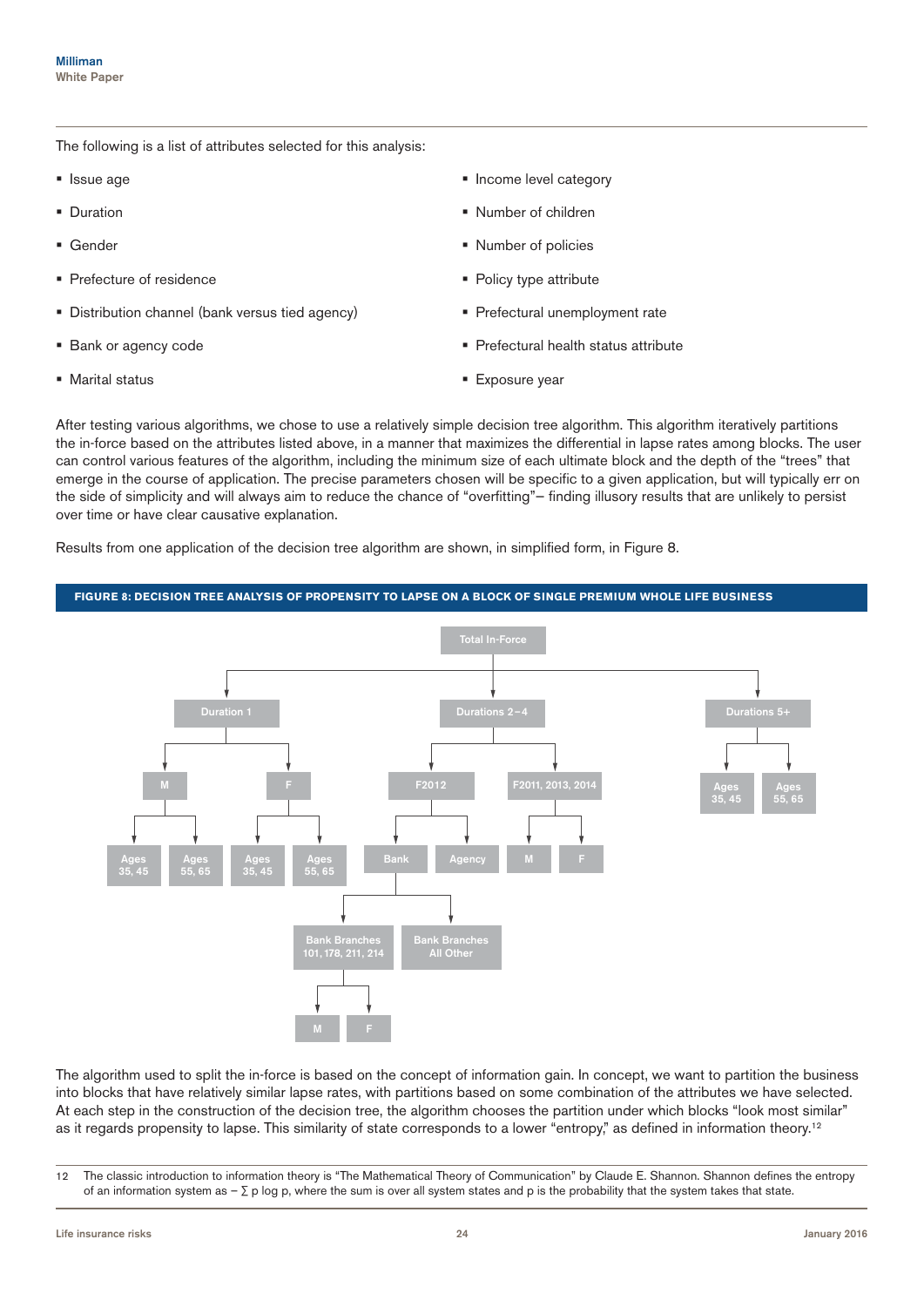When adequate data is available and the algorithms are creatively applied, very powerful results can be obtained. In this example, the algorithm finds that lapse experience differs materially and reasonably consistently in the first year, mid-term, and longer term (Duration 1, Durations 2–4, and Durations 5+). This is not surprising, but things begin to get interesting in the second iteration:

- For Duration 1 business, the algorithm finds material differences by gender; after this, the most material driver is age.
- For the longer-duration business, however, gender differences are found to be immaterial; the algorithm immediately splits this block by age and terminates.
- Behavior is very different in the middle durations. The algorithm discovers surprising behavior during fiscal 2012. In this exposure year, there appear to be anomalies in the bank-issued business. As the algorithm digs deeper, it finds very high lapse rates occurring in blocks of business issued by four specific branches. In the next and final iteration of the algorithm, the high lapse rate issue seems to be most prevalent in business sold to female policyholders.

In this particular example, the predictive analysis would allow a company to introduce both operational changes and enhancements to its internal model. The year 2012 was significant because it coincided with a new product introduction. The bank branches in question were simply churning the business. New monitoring procedures could be introduced. Even with the best of controls, bank business was expected to experience higher lapse rates than those experienced on business written through its tied agents. While this assumption had previously been incorporated in the company's internal model, a more detailed analysis of the data suggested greater lapse propensity in bank sales than anticipated, even after adjusting for the more blatant churning activity that was uncovered.

# **Bridging techniques**

After completing an initial study on a single block, as described above, techniques can be expanded to other blocks, beginning with material blocks having similar attributes. For example, variable annuity books or other savings business can be added to the study. As information is gathered, more definitive conclusions can be drawn—for example, about individual policyholders, distribution channels, individual agents and agencies, implications of product design, competition, and many other factors.

## Cognitive mapping, shape of distribution, and enhancing domain knowledge

By combining advanced data analytic techniques with approaches to collecting expert opinion, we can begin to make more credible hypotheses about risk drivers, shapes of distributions, tail behaviors, and contingent probabilities. This information, in turn, can be used to help design our approach to predictive analytics. In particular, through cognitive mapping we can significantly enhance our domain knowledge, which is critical to the CRISP-DM or any predictive analytics process.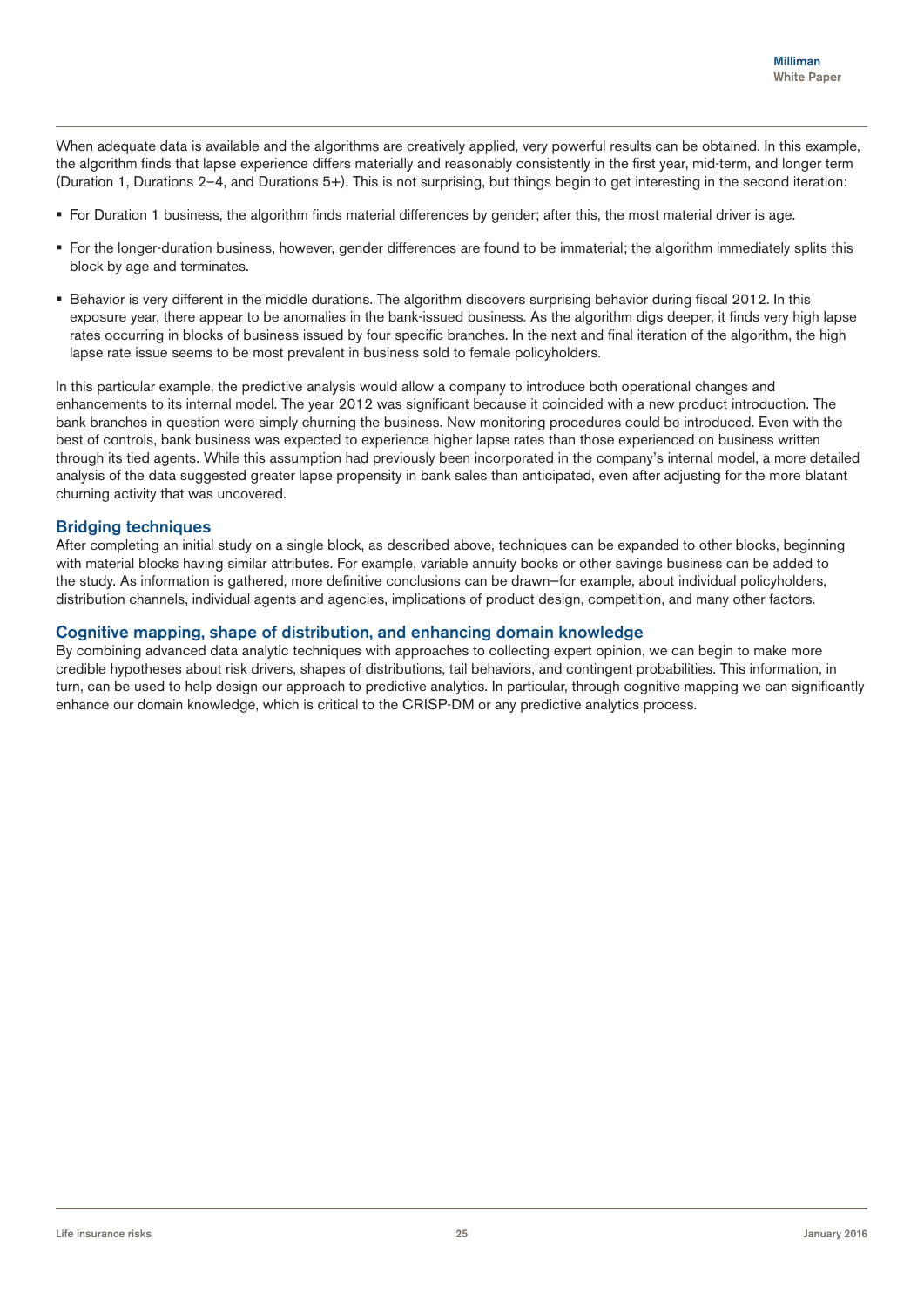# **IX. FURTHER COMMENTARY ON RISK CORRELATIONS**

Risk correlation has been studied extensively in the context of asset performance. For example, there is often extensive data available to design and calibrate correlation models such as those involving:

- Different classes of equities
- **Equities and fixed income**
- **Asset classes across different geographies**

Two primary approaches to modeling risk correlations involve correlation matrices and copulas. Correlation matrices in their most basic form express the pairwise correlations between a set of n random variables. If there is a broadly linear relationship among the variables in question, the correlation matrix will capture critical information about the nature of the relationship. When a complex, non-linear relationship exists between two variables, the correlation matrix will be of limited value. In particular, there are many examples of variables that have strong dependence relationships but zero correlation. A classic example is illustrated in the conceptual diagram in Figure 9. It represents trials (X,Y) from random variables X and Y that have correlation coefficient zero, but a clear dependence relationship.



Copulas allow aspects of a joint distribution describing correlation to be separated from elements describing the underlying shape of the distribution. Depending on the nature of tail correlation desired, practitioners may choose Gaussian, Student T, Clayton, or other copulas. Different distributions facilitate the modeling of "fatter tails" and higher degrees of correlation. Copulas may allow the modeling of relationships more complex than those captured by correlation matrices. However, calibration of copulas will often be difficult. Copula work well when there is a large volume of data available and when a reasonable degree of stability can be anticipated. As such, they are likely to work better in finance and investing than in the modeling of insurance risks.

This brings us back to the issue raised at the outset of this paper. Are the relatively simplified approaches described by the Solvency II standard formula generally adequate for reflecting life insurance risks, or is greater effort warranted? Of course, the answer will vary from company to company, but we make the following assertions:

- For many organizations, the capital level suggested by the standard formula for life risks may be well in excess of that which is required.
- However, due to risk correlations, some enterprises face risk levels significantly beyond that envisioned by the standard formula.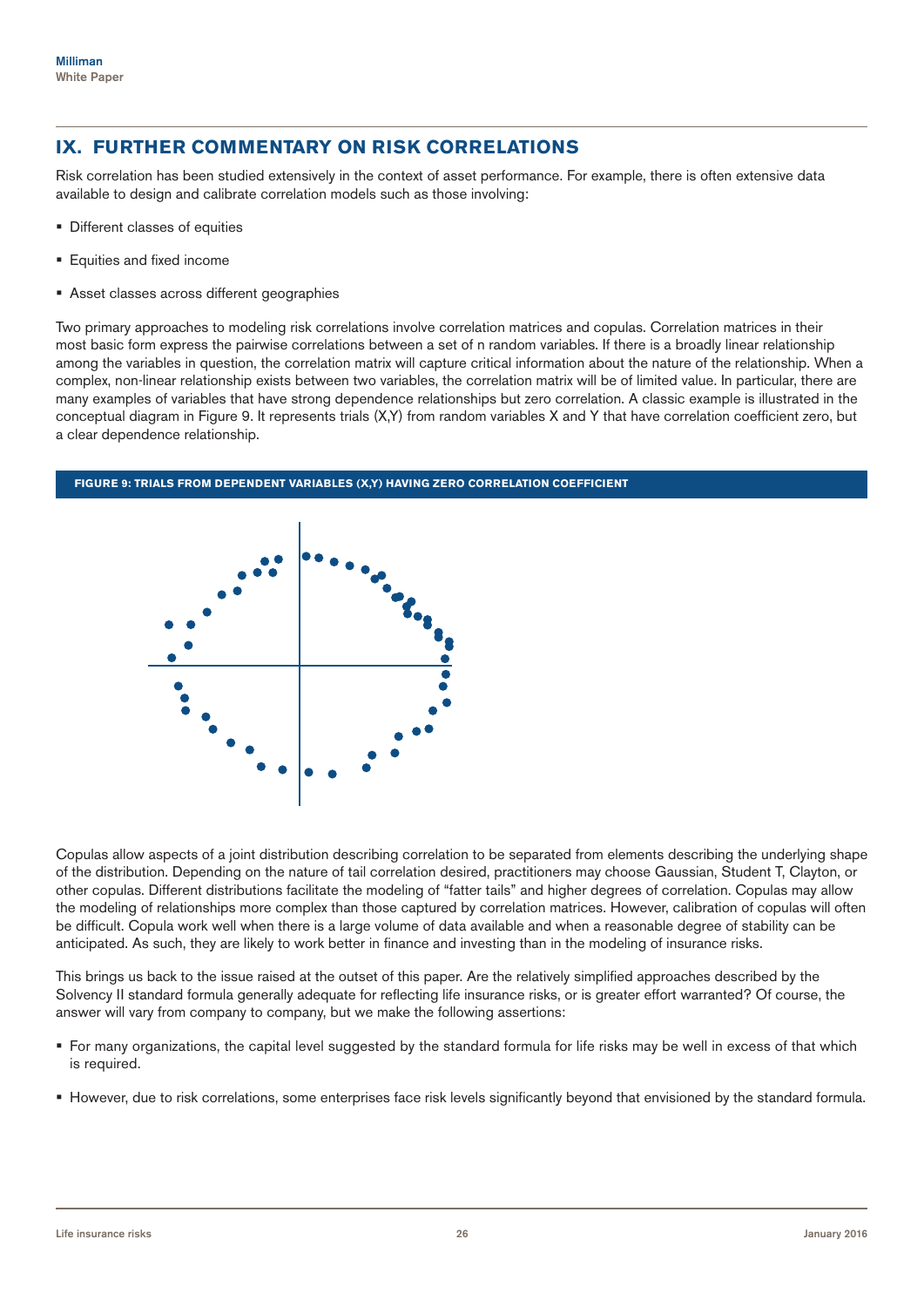Let us reflect for a moment on one relatively small corner of the life risk edifice.

The relationship between mortality, lapse, and renewal rates has long been of interest to actuaries. Interesting work in this area dates to the late 1970s era of "term wars" in the United States and other markets. It was during this era that actuaries began to reflect on the drivers of anti-selection when developing mortality forecasts.<sup>13</sup> It was recognized that key factors tied to lapse rates and mortality anti-selection included:

- Gross premium rate patterns, in particular the slope of increasing premiums or degree of step up at renewal
- Agent incentives, primarily first-year and renewal commission rates
- **Initial underwriting and policyholder health**

Anti-selective lapsation and renewals caused severe stress for many U.S. companies during this era. At first glance, this appears to be a relatively clearly defined domain—projecting mortality rates on products that are relatively simple to describe. But the risk drivers quickly multiply in number. In fact, underwriting, pricing, and in-force management is difficult on these products. While mathematical methods do in fact increase our understanding and intuition, in many instances, even in this easy-to-describe domain, the drivers of experience quickly become complex. Certainly they may be hard to describe in terms of correlation matrices or copulas.

Yet if our goal is to allocate adequate capital to assure our survival in the face of a one-in-200 risk, it is exactly the correlationsmore precisely, the nature of the dependences among risk drivers—that we need to understand. Perhaps we can be reasonably confident that we can understand a one-in-20 or one-in-50 insurance-type event. Examples might include the high lapses in the United States during the 1970s, the "run on the bank" that occurred at several Japanese insurers in the late 1990s, or longevity losses incurred by insurers and pension providers in the United Kingdom. Are these risks mostly independent? Do they truly represent one-in-200 contingencies? Of course, not all companies experienced dramatic elevations in lapse rates during this period, and we should be careful to distinguish a "one-in-200 event" from a "one-in-200-year event." Nonetheless, tail risk can be exceptionally difficult to quantity. As we move further into the tail of a distribution that describes a single risk, we may find that not only are the tails fatter than we had anticipated, but also the correlations are more severe. If this is so, perhaps more capital is imperative—or perhaps it is indicative of a need for operational changes that would not have been apparent without a closer assessment of the key dependencies.

13 See, for example, Dukes and MacDonald (1980), "Pricing a Select and Ultimate Renewal Term Product," *Transactions of the Society of Actuaries*, Volume 32.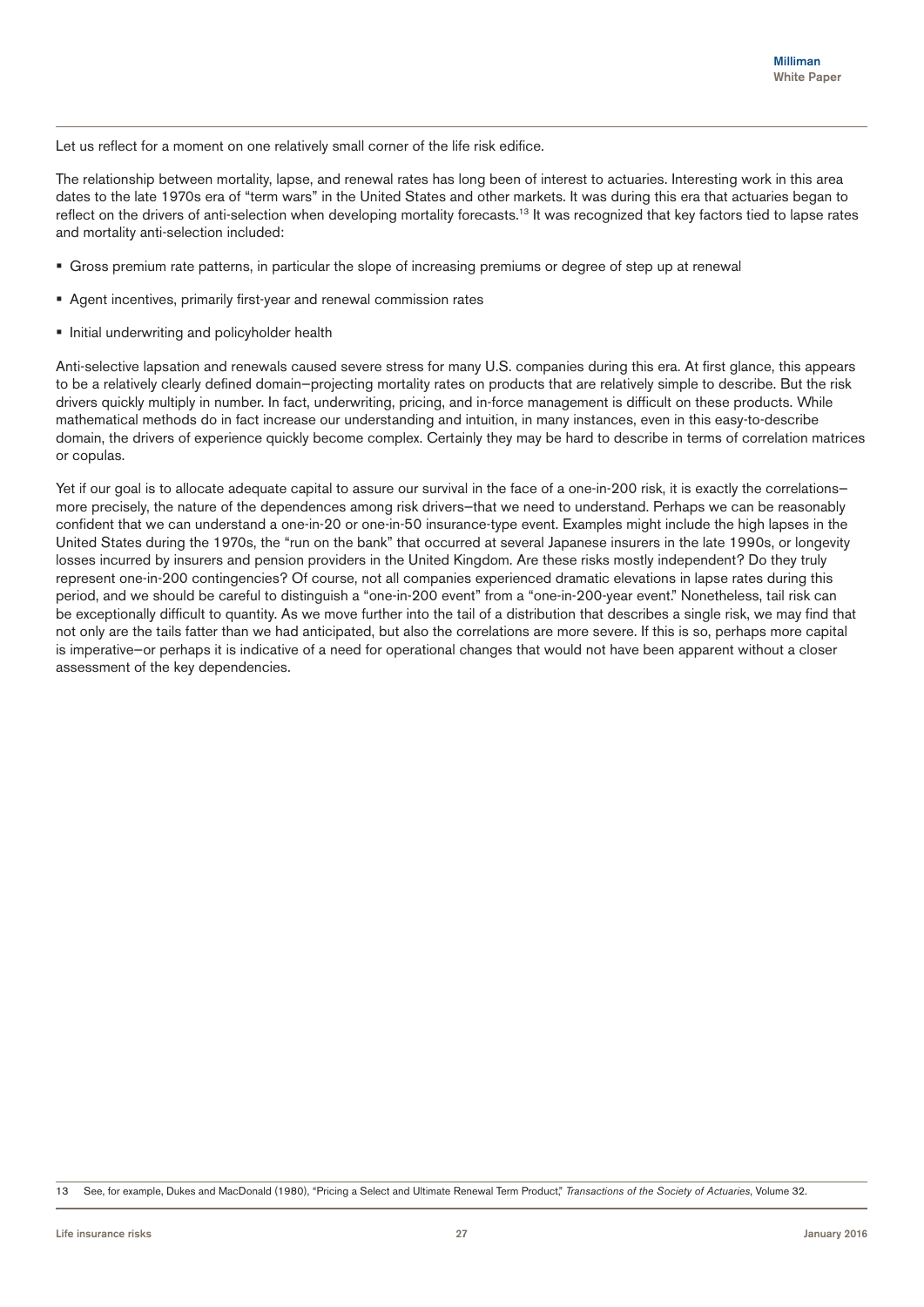# **X. INNOVATIONS AND FUTURE DIRECTIONS**

Given a very difficult task and very difficult circumstances, the framers of Solvency II crafted what should be a workable and comprehensive framework for capital management—if the professional community effectively communicates the limitations inherent in any scheme dependent on long-term forecasts. Solvency II is only a start: Risk and capital management are ever-evolving disciplines. Given the remarkable pace of technological innovation, it would not be an exaggeration to say that Solvency II was conceived in a different era, or perhaps in a transitional era characterized by a migration from traditional to computationally intensive data analytics.

Innovation is always messy. When the textbooks are written, when the ideas are distilled, when we look back at what has emerged, it may look neat and clean and comprehensible. That is never the case when we are in the midst of discovery. And we are definitely now in an era of discovery. We are in the midst of an era where science and technology offer remarkable promise to insurance company customers and profit for companies with the capital and vision required to understand and adopt new technologies.

In this white paper, we have discussed innovations in a range of areas that are likely to move into the mainstream of risk management:

- **Disease/cause of death models**
- **Predictive analytics**
- Cognitive mapping
- **Survey techniques integrated with risk management**
- **Bridging techniques**
- **Bayesian models/Monte Carlo simulations**

As innovations in these areas move into the mainstream, companies that introduce them and collect the requisite data have the potential to enhance their rates of growth and earn superior risk-adjusted returns.

It is worth reemphasizing that much of the value to risk management is in the process itself. The purpose of a risk manager is to help an organization build value, in line with that organization's goals and risk appetite. If they are to achieve this, they must not be viewed as gate keepers or naysayers, but rather as partners and facilitators, as colleagues who help identify opportunities and manage the risk that opportunities inevitably entail.

New, emerging risk management technologies can help us move in that direction. They will help us to ask the right questions. They will help us to better frame our answers. They will help us explain risk analyses to senior management and assure that strategies and operations are consistent with them. They will help us to better understand our organizations—the risks we face, and our untapped potential.

What is a one-in-200 risk? Perhaps we can never know. Yet, ironically, we can enhance value through our efforts to answer this unanswerable question.

#### End note

Milliman is a leader in global research on the topics presented in this white paper and many additional areas that support risk management and value enhancement efforts. Some of our newer areas of research include applications of information theory, network theory, genetic algorithms, phylogenic approaches, and agent-based modeling. We are carrying out a variety of pilot projects in major jurisdictions around the world and invite you to join us in these efforts.